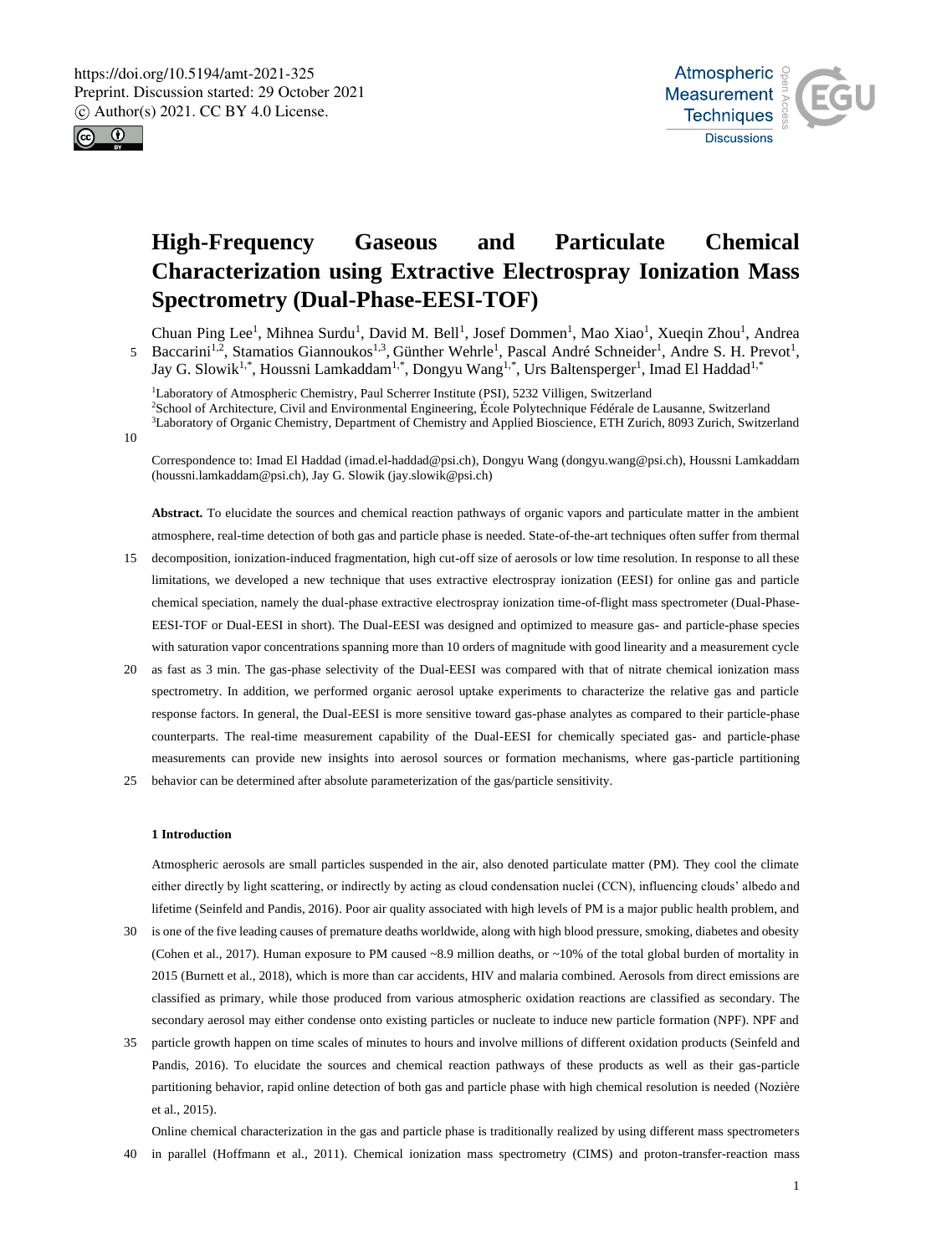



spectrometry (PTR-MS) with relatively low ionization energy (< 10 eV) are applied for gas-phase measurements (Hansel et al., 1999; Munson et al., 1966), whereas electron impact ionization and laser ablation mass spectrometry with high energy (> 70 eV) are applied for particle-phase measurements (Jayne et al., 2000; Noble et al., 1996). Because chemical speciation, ionization selectivity and efficiency between the different analytical techniques do not overlap, our understanding of the

- 45 dynamics between the two phases (gas and particle) is limited with such an approach (Riva et al., 2019). Efforts to detect of both phases using a single mass spectrometer led to the development of the Micro-Orifice Volatilization Impactor (MOVI), the Filter Inlet for Gases and Aerosols (FIGAERO), and the Thermal Desorption Differential Mobility Analyzer (TD-DMA) which can be coupled to CIMS (Brüggemann et al., 2015; Lopez-Hilfiker et al., 2014; Voisin et al., 2003; Wagner et al., 2018; Yatavelli et al., 2012, 2014; Yatavelli and Thornton, 2010), PTR-MS (Holzinger et al., 2010), or a standalone PTR-MS
- 50 combined with a particle inlet system such as CHARON-PTR (Eichler et al., 2015). Most of these semi-continuous techniques have an atmospherically relevant detection limit (a few ng m<sup>-3</sup>), but their performance in molecular speciation is complicated by ongoing reactions on the collection substrate (Pratt and Prather, 2012; Timkovsky et al., 2015), as well as thermal decomposition due to thermal treatment of the collected particulate matter or/and ionization-induced fragmentation (Stark et al., 2017; Müller et al., 2017).
- 55 In response to the limitations of state-of-the-art techniques, an extractive electrospray ionization time-of-flight instrument (EESI-TOF) was developed to chemically characterize particles with sizes as small as 10 nm at time resolutions > 5 Hz and a detection limit of a few ng m<sup>-3</sup>, by exploiting the soft ionization nature of the electrospray (Lopez-Hilfiker et al., 2019; Surdu et al., 2021). This technique was further developed for online metal detection (Giannoukos et al., 2020), aerosol source apportionment (Qi et al., 2019; Stefenelli et al., 2019), and with recent development of coupling to an ultra-high resolution
- 60 mass spectrometry (Lee et al., 2020). Despite these efforts, gaseous chemical characterization has not been attempted using this technique even though it is technically possible (Zhao et al., 2017). To improve our understanding of physicochemical processes between the gas and particle phase, we developed an inlet for the EESI-TOF that allows for automated and alternating measurements of the gas and particle phase, namely a Dual-Phase-EESI-TOF (Dual-EESI). First, we show the proof-ofprinciple measurement and demonstrate measurement linearity of the Dual-EESI with chemical standards spanning almost 10
- 65 orders of magnitude in estimated saturation vapor concentration. Then we present results from flow tube measurements of oxidation products of biogenic and anthropogenic VOC precursors to validate the capability of the Dual-EESI that distinguishes gaseous and particulate analytes. The gas-phase measurements of the Dual-EESI were compared to wellestablished CIMS techniques for evaluation of linearity, selectivity and sensitivity. Finally, the gas-phase sensitivity response of the EESI was empirically parameterized for the first time.

## 70 **2 Experimental**

# **2.1 Dual-Phase-EESI-TOF inlet description**

The Dual-EESI source couples the EESI ion source design of Lopez-Hilfiker et al. (2019) with a newly developed inlet which automatically cycles through three different sampling channels, denoted as total-phase channel (TP), particle-phase channel (PP), and particle filter channel (FP). As shown in Figure 1, an open channel (length *L*: 0.5 m; diameter *Ø*: 10 x 8 mm; surface

- 75 to volume  $S/V_{\text{tube}} = 500 \text{ m}^{-1}$ ) samples both gas-phase and particle-phase analytes (referred to as the total-phase channel, TP). An open tube (*L*: 0.7 m;  $\varnothing$ : 10 x 8 mm, 2 90° bends) with two multichannel charcoal denuders which remove gas-phase analytes is used for particle-phase analyte sampling (referred to as the particle-phase channel, PP). The charcoal denuders ( $L = 2$  x 0.048 m,  $\varnothing$  = 36 mm with approximately 200 channels with an area dimension of 1.5 x 1.5 mm,  $S/V_{\text{demuder}}$  = 533333 m<sup>-1</sup>, Ionicon GmbH, Austria) have a high gas removal efficiency as shown in Figure S1 of the Supplement (~99% at 3 L min<sup>-1</sup> and
- $80 \sim 97\%$  at 11 L min<sup>-1</sup>). Lastly, a HEPA filter is added in the particle-phase channel prior to the two multichannel charcoal denuders to remove particles for particle-phase background measurement, referred to as the particle filter channel (FP). The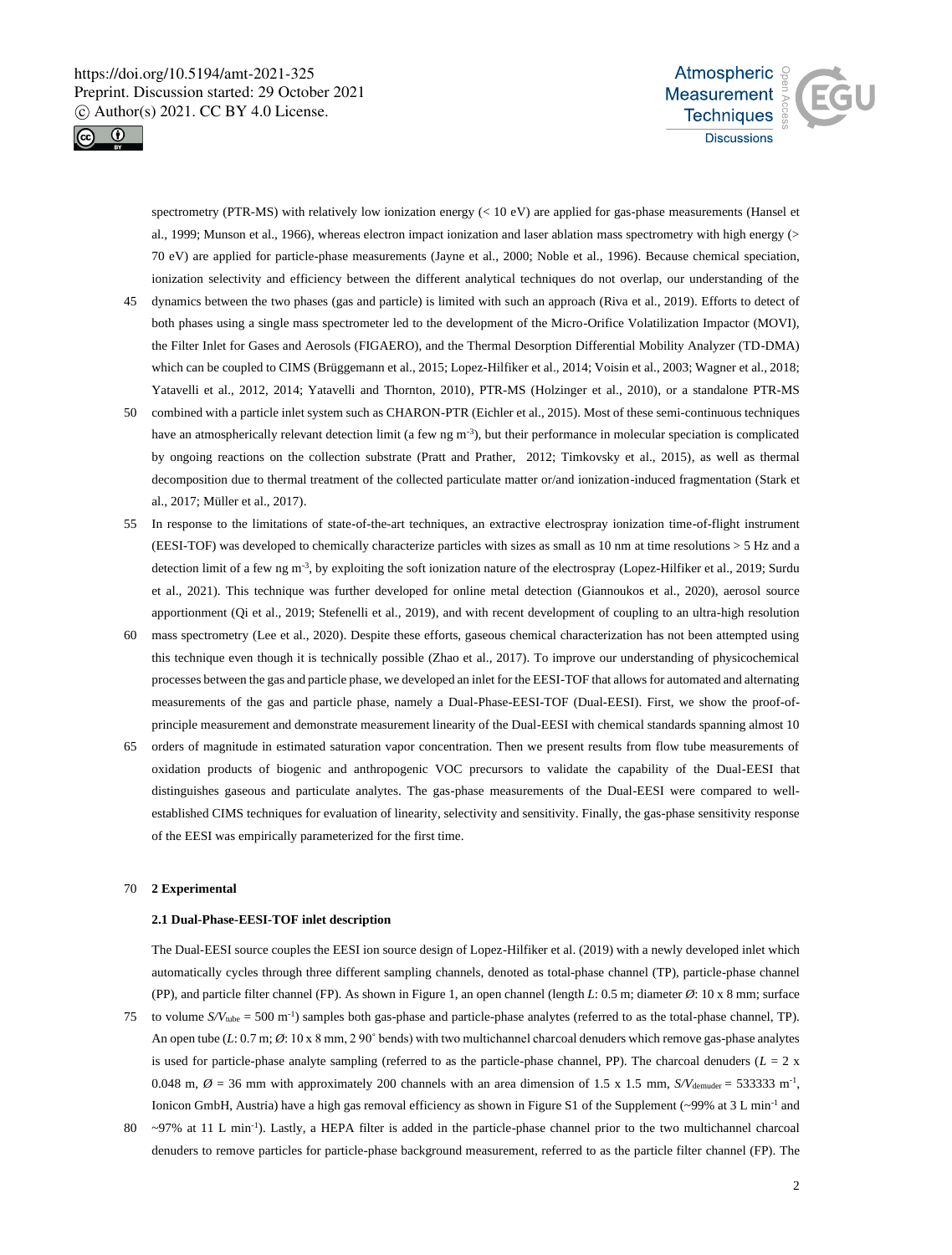



gas-phase and particle-phase signals are calculated as TP - PP and PP - FP, respectively. The sampling flow of the EESI-TOF capillary is 0.8 L min-1 whereas the sampling flow of the Dual-Phase-EESI-inlet (prior to the EESI-TOF capillary) was varied from 2 - 11 L min<sup>-1</sup> with a residence time ranging from 0.2 - 1 s to maximize gas and particle sampling efficiency (Figure S2,

- 85 Figure S3 and Figure S4) depending on the experimental setups. The residence time in the PP is 1.4 times longer than in the TP. These residence times among sampling channels are optimized to be as short as possible while maintaining symmetric sampling between channels, minimization of gaseous diffusion losses and particulate re-volatilization which typically has a time scale of  $10^2$  minutes (Vaden et al., 2011).
- Gas-wall interactions affect the sampling responses of semivolatile and intermediate volatility organic compounds (Pagonis et 90 al., 2017; Deming et al., 2019; Liu et al., 2019). Therefore, four different tubing materials—conductive perfluoroalkoxy alkane (PFA), conductive polytetrafluoroethylene (PTFE), stainless steel 306 and coated stainless steel 306 were tested for desorption responses of semi-volatile compounds  $(C_9H_{12}O_{4-5})$  in the Dual-EESI inlet at 30 % RH and 20 °C as shown in Figure S5. Since all tubing materials performed similarly well, stainless steel 306 tubing coated with functionalized hydrogenated amorphous silicon - SilcoNert 2000 (CSS; Silcotek GmbH, Germany) was chosen for its rigidness, which allows for stable particle
- transmission and a lower adsorption rate in comparison to uncoated stainless steel 306 (Pagonis et al., 2017). A pressure sensor is added upstream of the electrospray region because pressure fluctuations > 5 mbar destabilize the electrospray (ES) signal. For high sampling flow applications ( $> 5$  L min<sup>-1</sup>,  $\phi = 40$  mm,  $L = 0.5$  m), it is recommended to use multiple particle filters in parallel to minimize flow impedance (i.e. pressure drop) as characterized in Figure S6. In this study, a single HEPA filter was used and the excess sampling flow rate was maintained at 5 L min-1 unless specified.

#### 100 **2.2 Ambient aerosol and gaseous surrogates**

A permeation source containing a 5-ml glass vial filled with 0.1 g of solid camphor was used to generate camphor vapors. A flow rate of 1.5 L min<sup>-1</sup> permeation source vapor was mixed with 1.5 L min<sup>-1</sup> nebulized levoglucosan particles and introduced into the Dual-EESI for proof-of-principle measurements as shown in Figure S7. Calibrations of particles were carried out individually for organic (sebacic acid, levoglucosan and sucrose) and inorganic (iodic acid and ammonium nitrate) compounds.

- 105 The flow from a nebulizer (1.5 L min<sup>-1</sup>) was mixed with a dilution flow of zero air at 3, 5, 7, and 9 L min<sup>-1</sup> in a laminar mixing dilution unit. The mixture inside the laminar mixing dilution unit was core-sampled by the Dual-EESI. The laminar mixing dilution unit was operated with a slight overpressure to prevent re-entrainment of ambient analytes as shown in Figure S8. The particle mass concentration was measured by a scanning mobility particle sizer (SMPS, TSI Inc., USA) which comprises an electrostatic classifier 3082 with a differential mobility analyzer 3081 (TSI Inc., USA) and a condensation particle counter
- 110 3775 (TSI Inc., USA).

Gas standards (ethyl acetate, ethyl propionate, 3-pentanone, camphor, hydroxyacetone) for the Dual-EESI calibration were generated by a Vaporjet (Microfab Technologies Inc., USA, Figure S9) and measured by a proton-transfer-reaction time-offlight mass spectrometer (PTR-TOF, Ionicon GmbH, Austria). In the Vaporjet, a single droplet of a dissolved chemical was periodically (20 - 200 Hz) dispensed by a piezoelectric microjet with an inner diameter of 50 m. The droplets are continuously

- 115 and fully flash-evaporated by a thermally regulated resistive heater at a temperature around  $250 275$  °C. The number of droplets per second is monitored by a stroboscopic camera with a magnifying lens (Verkouteren et al., 2006). All chemical solutions for the Vaporjet dispenser were prepared at a concentration of 0.1 M using Milli-Q water (18 M $\Omega$  cm). Finally, we investigated the measurement linearity of gas-phase species in the presence of particle-phase species by mixing an increasing camphor gas concentration with a constant flow of particles (Figure S10). Solutions of 0.5 ppm of levoglucosan
- 120 and iodic acid were prepared in Milli-Q water and mixed. This mixture solution was nebulized at 1.5 L min<sup>-1</sup> and mixed with 1.2 L min<sup>-1</sup> of camphor in a laminar mixing dilution unit before entering the Dual-EESI inlet. The concentration of camphor in the laminar mixing dilution unit was decreased by increasing the carrier flow  $(3-10 \text{ L min}^{-1})$  through the camphor permeation source.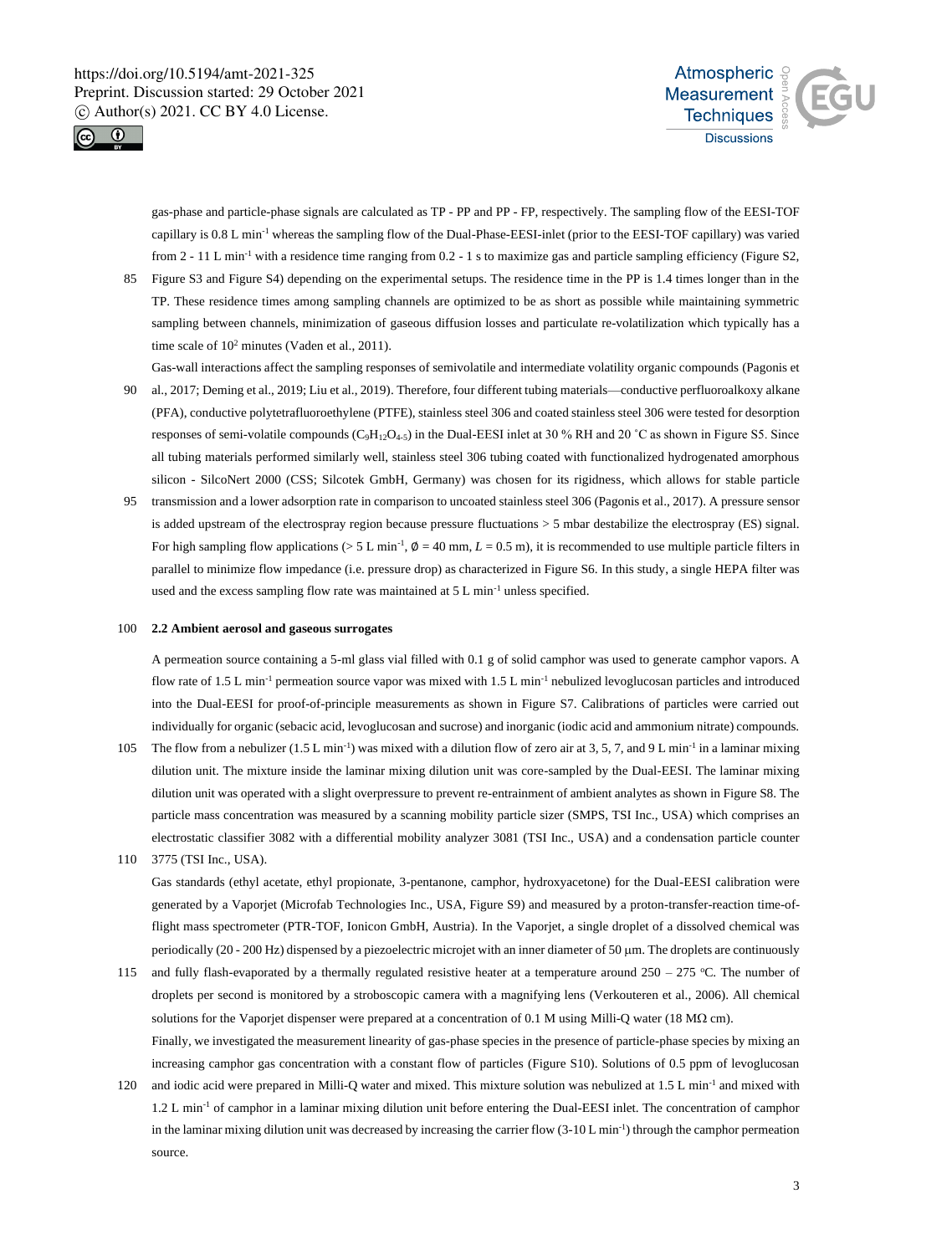



#### **2.3 Biogenic and anthropogenic SOA**

- 125 Measurements of atmospherically relevant gas and particulate oxidation products were performed in two types of experiments. In the first experiment (Figure S11), a 104-cm long Pyrex glass tube of 3.7 cm ID with a normalized residence time of 4.47  $min<sup>2</sup> L<sup>-1</sup>$  was used as an oxidation flow reactor for monoterpene ozonolysis as described in Molteni et al. (2018). α-Pinene vapor was generated via evaporation of the liquid compounds from a 1-L bubbler immersed in a 25 °C water bath, and carried by a stream of 2-10 mL min−1 synthetic air (80:20 N2:O2) to provide a constant source of α-pinene (2 - 18 ppmv) inside the
- 130 flow tube, as monitored by a quadrupole proton transfer reactor mass spectrometer (Q-PTR, Ionicon GmbH, Austria). To generate ozone, dry synthetic air (1 L min−1) was irradiated by an amalgam lamp (185 & 254 nm; WISAG GmbH, Switzerland) and diluted by a factor of 10 to produce ~280 ppbv of ozone, as measured by a Serinus 10 ozone analyzer (Ecotech Group, Australia). The ozone flow  $(1 L \text{ min}^{-1})$  was combined at an angle of 90° with the  $\alpha$ -pinene vapor  $(1 L \text{ min}^{-1})$  before entering the flow reactor. 9 L min<sup>-1</sup> zero air at 40% RH and 20  $^{\circ}$ C was introduced into the flow tube giving a total residence time of
- 135 approximately 28 s for SOA formation. The Dual-EESI was used to measure the gaseous and particulate chemical composition. An SMPS was used to quantify the SOA mass concentration. In the second experiment (Figure S12), a flow of 1 L min<sup>-1</sup> 1,3,5-trimethylbenzene vapor from a VOC permeation source was mixed with 4 L min<sup>-1</sup> dry and 4 L min<sup>-1</sup> wet air. This gas mixture was combined with 1 L min<sup>-1</sup> of ozone at a mixing ratio of approximately 10 ppmv. After the introduction of this mixture into the first flow tube with a residence time of approximately
- 140 22 s, OH radicals were generated from ozone by irradiation with the UV-B lamps surrounding the flow tube, producing gaseous oxidation products of 1,3,5-trimethylbenzene. These gaseous oxidation products were continuously injected in the second flow tube concentrically for about 2 hours until the measured oxidation products were at steady-state, i.e. conditioning of the flow tube wall was complete. After that, increasing concentrations of ammonium sulfate particles were injected into the center of the second flow tube by an Apex E desolvating nebulizer (Elemental Scientific, US) connected to a SC-2X autosampler
- 145 (Elemental Scientific, US) which drew from 5 ammonium sulfate solutions with increasing concentrations as sources for seed particles (see Table S1), to provide the condensation sink for low-volatility oxidation products at an RH of 50-60 % and temperature of  $23 \pm 0.1$  °C.

The gaseous chemical species were characterized by a nitrate-CIMS and a PTR-TOF. The nitrate-CIMS is composed of two main parts: a CI Eisele type-inlet for chemical ionization at ambient pressure (Eisele and Tanner, 1993) and an atmospheric

- 150 pressure interface (API) time-of-flight mass spectrometer (Bertram et al., 2011; Ehn et al., 2010; Jokinen et al., 2012). Here, the CI-inlet was used with nitric acid where the nitric acid vapor was photoionized by a soft x-ray source (Hamamatsu L9490). As a result, the gaseous chemical species were detected after deprotonation, or cluster formation with the reagent ions such as NO<sub>3</sub>. The sampling flow of the nitrate-CIMS was diluted by a factor of 50 to minimize primary ion (e.g. NO<sub>3</sub>) depletion. The PTR-TOF-MS used in this work is described in detail elsewhere (Graus et al., 2010). The PTR-TOF-MS was run with H3O<sup>+</sup>
- 155 as the reagent ion and used with the following parameters:  $0.2$  L min<sup>-1</sup> sample flow rate through a heated (333 K) capillary PEEK tubing (ID = 1.5 mm), 10 s time resolution, drift tube pressure = 2.2 mbar, drift tube temperature = 333 K, drift tube voltage = 550 V, resulting in an electric field (E/N) value of 120 Td (1 Td =  $10^{-17}$  cm<sup>2</sup> V<sup>-1</sup>). H<sub>3</sub>O<sup>+</sup> reagent ions donate a proton to the gaseous chemical species within the air sample stream (via exothermic proton transfer reactions) producing mostly  $M^{+1}$ quasi-molecular compound ions before separation in the TOF (Breitenlechner et al., 2017).

#### 160 **3.0 Results and discussion**

Figure 1 shows the sampling setup for the Dual-EESI inlet with three different sampling channels: (1) gas and particle (blue channel), (2) particle (green channel) and (3) background measurement (green and red channels). All sampling pathways lead to the same electrospray ionization (ESI) chamber, where the gaseous and/or particulate analytes intersect with charged droplets discharged by an ESI capillary for subsequent ionizations. In the EESI scheme, when particles or gas molecules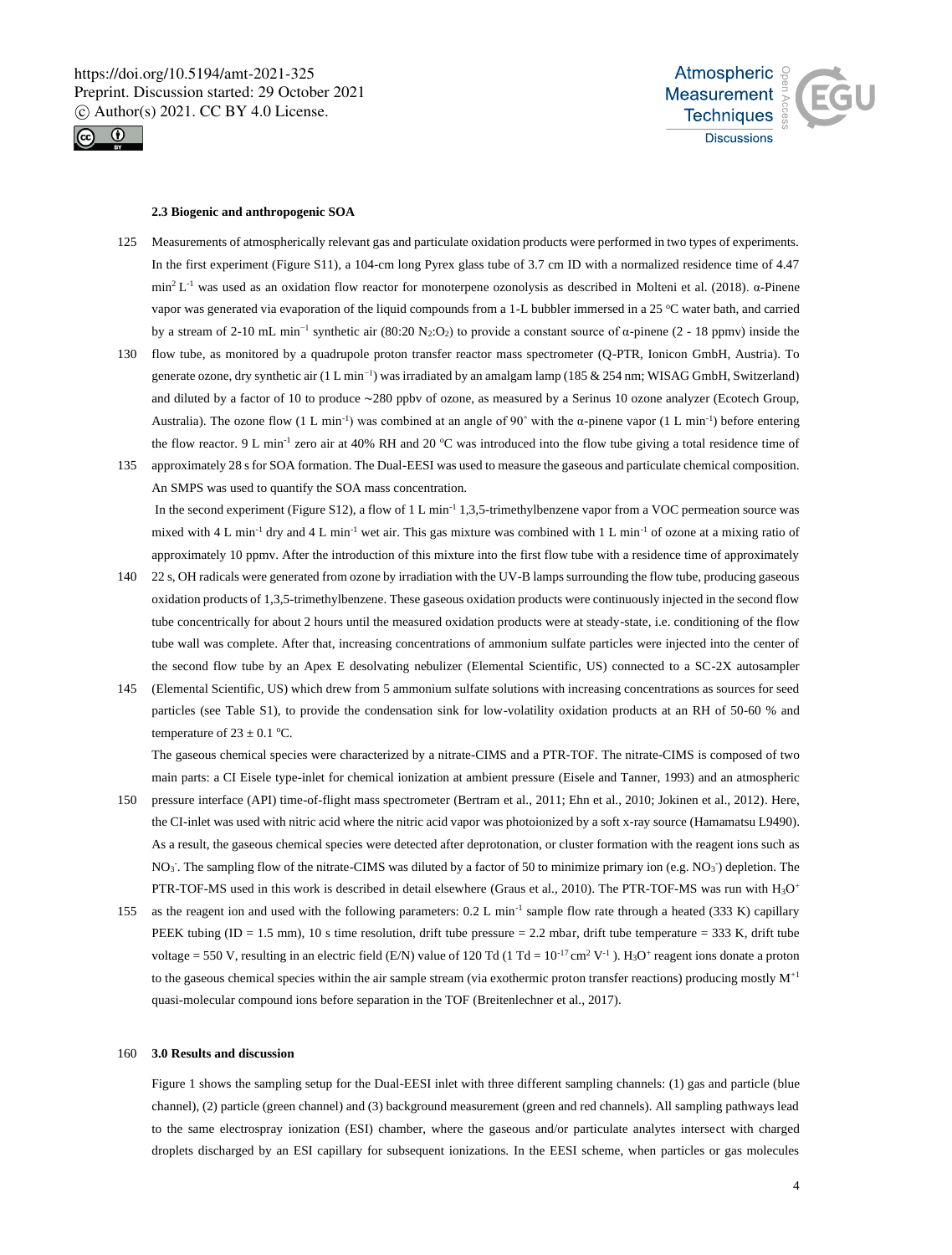



165 intersect with the charged ES droplets, they can be extracted into the aqueous phase and subsequently ionized via Coulomb fissions of these ES charged droplets. Alternatively, gas molecules can be ionized by gas-phase ions formed during charged ES droplet evaporation, which is termed secondary electrospray ionization (SESI) (Wu et al., 2000). According to the settings of our Dual-EESI inlet, EESI is expected in all channels whereas SESI occurs mainly in the TP due to increased concentrations of gaseous analytes.

# 170 **3.1 Proof-of-principle measurement**

Figure 2 shows a typical measurement cycle of the Dual-EESI for two different sampling cycles of 1 and 0.1 background-tosampling measurement period ratios. Both camphor and levoglucosan with concentrations of approximately 500 pptv and 10 μg m<sup>-3</sup> respectively, were measured during TP measurements (blue shade). During the PP measurement (green shade), levoglucosan was measured with a slightly lower intensity than in the TP measurement (see Section 3.2). During the combined

- 175 FP-PP-FP period in Figure 2a, the camphor signal decreased by a factor of 50. Lastly, during the FP measurement (red shade), the levoglucosan intensity decreased by at least a factor of 5. As shown in Figure 2a, the background level (FP) of the camphor signal increased from 1% of TP (before any camphor injection) to 1.5 % after injection. Figure 2b shows that when the duration of the PP measurement phase (during which camphor gas was denuded) was increased to 10 min., the final background camphor signal intensity  $(-1.5\%)$  was similar to that observed with only 1 minute of PP measurement (Figure 2a). To check
- 180 the performance and memory effect of the background measurement, we applied different background-to-sampling measurement period ratios for the sampling cycles as shown in Figure S13 and Table S2. The background levels (FP) of camphor (TP) and levoglucosan (PP) varied within the range of 1.2-1.5 % and 11-22 %, respectively for all these sampling sequences. The higher background level of levoglucosan can be attributed to the potential gas desorption (i.e. re-volatilization) of levoglucosan from the tubing walls downstream of the denuders (Lee et al., 2020; Lopez-Hilfiker et al., 2019). These
- 185 measurements indicate that the background signals of the Dual-EESI vary by less than a factor of 2 for all the tested sampling sequences after the optimization of the material surface. As a result, the Dual-EESI is able to provide quasi-simultaneous gasand particle-phase measurements with measurement cycle periods as low as 5 minutes, including background correction. This capability was further tested below using environmentally relevant complex mixtures of gases and particles.

#### **3.2 Influence of transmission for the quantification**

- 190 Different sampling flow conditions have been shown to affect the measurements of TP and PP via vapor-wall interactions and the size-dependent particle transmission (Brown et al., 2021; Deming et al., 2019; Lee et al., 2021; Pagonis et al., 2017). To investigate the influence of the vapor-wall interaction in the TP channel (e.g. higher sampled gas concentrations potentially result in higher adsorption, and thereby higher background) on the Dual-EESI gas sampling efficiency ( $\sim$  40 % at 1 L min<sup>-1</sup>, see Figure S2 and Figure S3a), different sampling flows of camphor were applied to the TP channel. Figure S3b shows that
- 195 the background (FP measurement) relative to the TP measurement remains similar when the sampling flow of camphor decreases from 9 L min<sup>-1</sup> (higher sampled gas concentration) to 3 L min<sup>-1</sup> (lower sampled gas concentration). The similar camphor background level relative to TP at different gas sampling efficiencies could be attributed to the positioning of the valves downstream of the Dual-EESI TP and PP channels, where the remaining tubing surface area is approximately a factor of 7 less than the whole inlet, enabling minimal vapor-wall interactions. To compare the particle signal between TP and PP,
- 200 we investigated the change of detected particulate levoglucosan signal for the TP and PP channels at  $7$  and  $9 \text{ L min}^{-1}$  after characterizing the particle transmission efficiencies of different channels (Figure S4). We found that the measured levoglucosan signal in PP is approximately 13-17 % lower than in TP, corresponding to a decrease of the transmitted particle mass concentration between TP and PP of 4-20 % as measured by an SMPS. This difference of the detected EESI signal between PP and TP has to be taken into account for quantifying the particle- and gas-phase concentrations. For instance, during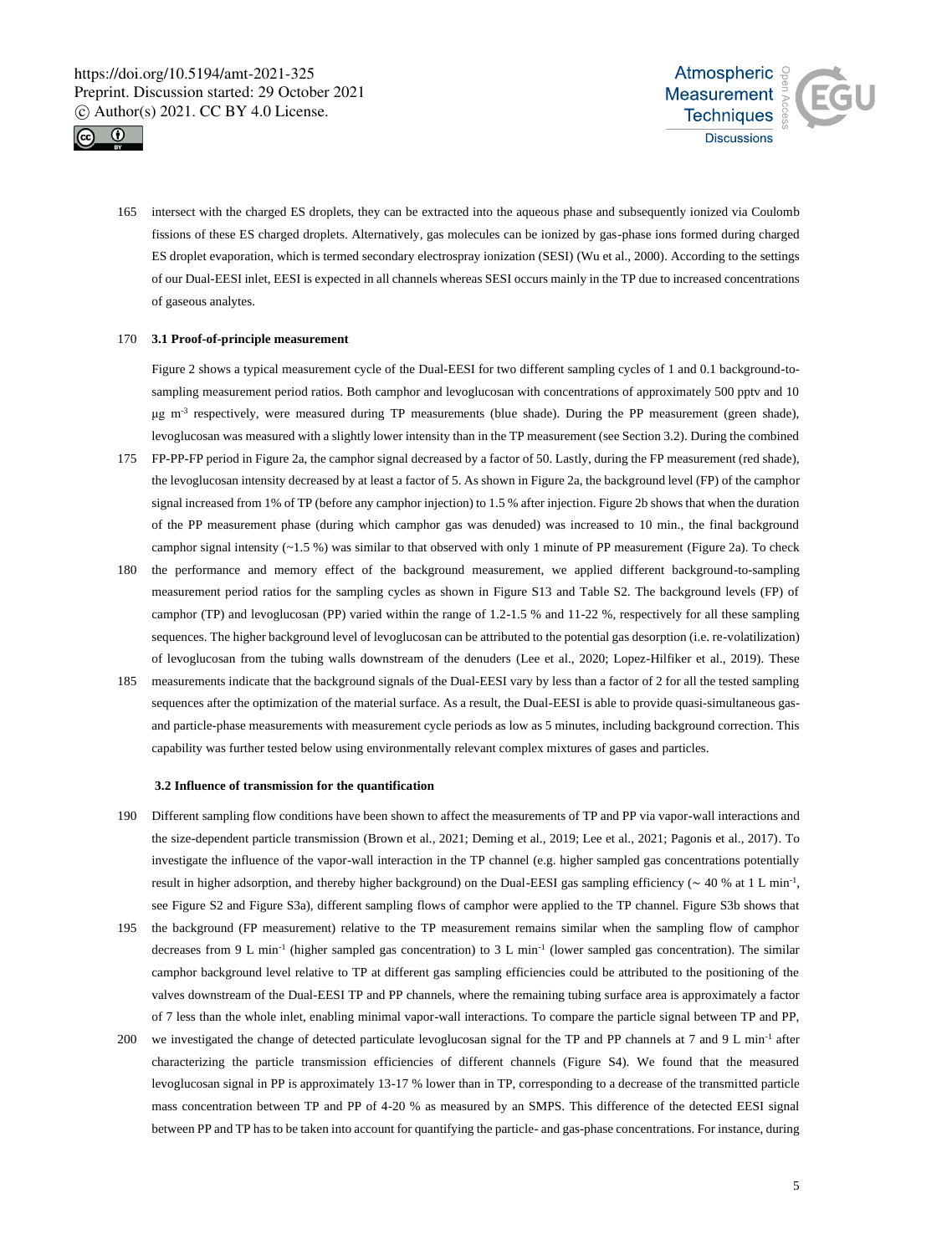



205 sampling of smaller particles that exhibit higher sensitivity (Lee et al., 2021), we expect larger differences between PP and TP, and thus larger uncertainties in the quantification of gas-phase concentrations.

# **3.3 Measurement linearity**

Several studies have reported that the ionization efficiency of chemical compounds in the gas and particle phase can differ due to different ionization mechanisms (Kumbhani et al., 2018; Law et al., 2010; Lee et al., 2021; Wang et al., 2012; Wingen and

- 210 Finlayson-Pitts, 2019). One study suggested that the EESI sensitivity depends on volatility (Meier et al., 2011). To evaluate this, we used two groups of chemical compounds classified by volatility to investigate the effect observed by Meier et al. (2011). Group 1 consists of compounds with estimated saturation vapor concentrations >  $10^2 \,\text{\mu g m}^3$ , i.e., ethyl acetate, ethyl propionate, 3-pentanone, camphor and hydroxyacetone. Group 2 consists of compounds with estimated saturation vapor concentrations  $< 10<sup>1</sup> \mu g$  m<sup>-3</sup>, i.e., sebacic acid, levoglucosan, iodic acid, ammonium nitrate and sucrose. These compounds
- 215 have been observed in ambient air and span almost 10 orders of magnitude in estimated saturation vapor concentration. Figure 3a and Figure 3b show that the Dual-EESI provides a linear response for gases and particles with a sensitivity range of approximately 2–3 orders of magnitude, consistent with other reports (Lopez-Hilfiker et al., 2019; Kruve et al., 2013). The detected ions in the gas or particle phase are measured as the same adduct ions, enabling the subtraction of TP-PP signal for gas-phase measurement. Organic compounds are mostly (> 95 %) detected by the EESI as Na<sup>+</sup>-adducts. Unlike for inorganic
- 220 salts and organic molecules with highly polar anions (e.g. sebacic acid) in either the gas or particle phase, the corresponding cation or carboxyl is partially or fully substituted by Na<sup>+</sup> before being associated with another Na<sup>+</sup> such as  $(Na^+ X^*)Na^+$  or (RCOO- Na<sup>+</sup> )Na<sup>+</sup> . For the investigated chemical standards, we do not observe an effect of such additional cation substitution on the response linearity. However, the possible effect of the adduct formation after cation substitution process on the measurement sensitivity and linearity should be investigated further in the future.
- 225 Figure 3 shows that the Dual-EESI exhibits a linear response to the individual gaseous and particulate analytes. However, this linearity could potentially be affected if the gaseous and particulate analyte mixtures interact with each other rather than just with the ES ions, leading to matrix effects such as ion enhancement or suppression via different mechanisms (Rovelli et al., 2020). Therefore, we characterized the linearity of a mixture of gaseous (camphor) and particulate (levoglucosan and iodic acid) compounds. Figure S15 shows that the relative signals of levoglucosan and iodic acid particles were negligibly affected
- 230 (± 10 %) when the concentration of camphor gas was decreased by a factor of 10. The negligible matrix effect of gas and particle mixture measurement using the Dual-EESI is a promising feature for separating gaseous and particulate chemical species. We further assess the linearity of the gas-phase signals in Section 3.6 (Figure 6) for more complex mixtures, by comparing the EESI signals to those measured with a nitrate CIMS.

#### **3.4 Separation of gas and particle measurements using SOA**

- 235 While experiments, discussed above, using chemical standards show that the Dual-EESI can measure gas and particle phases separately, they do not reflect the complexity of compounds present in the real atmosphere in the particle and gas phases. For this reason, we measured biogenic and anthropogenic oxidation products generated in the flow tube using two different sets of experiments. In the first set of experiments, SOA was produced from α-pinene (AP) ozonolysis with increasing production rate of the oxidation products, leading to an increasing SOA formation rate and condensation sink. As shown in Figure 4a,
- 240 four stages of SOA mass concentration were generated by reacting ozone (< 280 ppbv) with increasing AP concentrations (2- 18 ppmv) in excess. The condensation sink (CS) increased from 0.002 to 0.11 s<sup>-1</sup> (Figure S16) due to the increase in the AP SOA formation rate with SOA mass concentrations of  $6 - 247 \mu g$  m<sup>-3</sup> (Figure S17). Figure 4b shows that the Dual-EESI gasphase measurements of  $C_{10}H_{14}O$  and  $C_{10}H_{16}O$  behave commensurately with the measurements of the Q-PTR. To check for condensation of semi-volatile species, the time series of  $C_{10}H_{16}O_3$  and  $C_{10}H_{16}O_5$  are shown in Figure 4c-d. While the particle-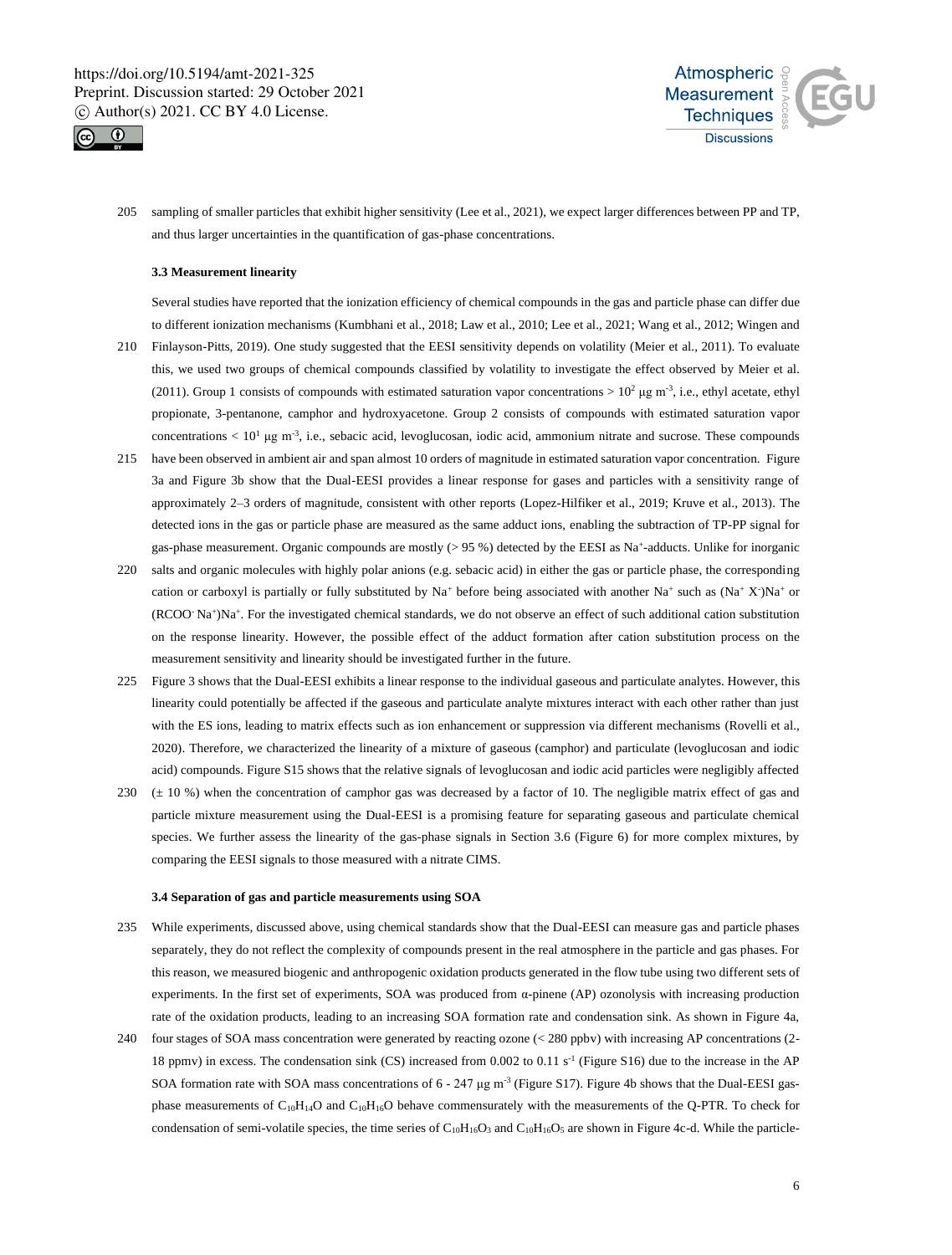



- 245 phase signal of  $C_{10}H_{16}O_5$  (green shade) increases with the SOA mass concentration, the particle-phase signal of  $C_{10}H_{16}O_3$  is indiscernible from the background within our uncertainties and in the studied range of CS. In the second set of experiments, we measured the oxidation products of 1,2,4-trimethylbenzene (TMB) through OH oxidation, where the gas-phase production rate was kept constant, while the condensation sink was increased by varying the mass concentration of ammonium sulfate (Table S1). As shown in Figure S18, the TP signal of  $C_9H_{12}O_5$  decreases with increasing
- 250 CS, while producing an increase in the PP signal at higher CS. Among the TMB oxidation products,  $C_9H_{10-12}O_4$  are the most abundant species in both phases. Figure S19 shows that the relative abundance of more oxygenated compounds ( $O = 5-6$ ) in the gas phase is lower than in the particle phase, similar to the case of α-pinene (Figure S17). Our comparison of 73 chemical species (Table S3) from AP and TMB SOA in Figure S20 demonstrates the ability of the Dual-EESI that separates gas- and particle-phase components almost simultaneously, i.e. can resolve particle-phase species increase with increasing gas-species
- 255 production and CS in the first set of experiments, and particle-phase species increase due to increasing gas-species condensation with an increasing condensation sink in the second set of experiments.

# **3.5 Biogenic and anthropogenic SOA constituents**

Figures 3 and 4 show that the Dual-EESI can separate gas-phase and particle-phase components from chemical standards as well as from SOA mixtures. To demonstrate the different behavior of species in the gas- and particle-phase, Figure 5 shows 260 their relative abundance in the gas-phase (TP-PP) and particle-phase (PP-FP) as a function of oxygen and carbon number. The  $C_{8-10}H_{12-16}O_{1-8}$  and  $C_{7-9}H_{8-16}O_{2-8}$  species were chosen for the AP and TMB system, respectively, because these species had

already been reported for these systems (Tsiligiannis et al., 2019; Wang et al., 2021; Zhang et al., 2015). The total intensity of the gas-phase measurement is at least 20 times higher than the total intensity of the particle-phase measurement for both AP and TMB systems. However, a 20 times higher gas-phase intensity for a detected species does not necessarily mean that its

- 265 gas-phase concentration is 20 times higher than the particle-phase concentration. A large fraction of this difference may be attributed to differences in the Brownian coagulation coefficient of gas molecules and particles with ES droplets, which for particles yields a significant increase in sensitivity with decreasing particle size for particles with diameter *D<sup>p</sup>* <100 nm (Lee et al., 2021). To directly compare gas-phase to particle-phase measurements in terms of absolute concentration, molecular calibration and correction for gas/particle sensitivity response are still required (see Section 3.7) (Kruve et al., 2013; Mayhew
- 270 et al., 2020; Wang et al., 2021). Since the intensities in Figure 5 are not corrected, we only compare the measured relative abundances (i.e. not absolute concentrations) of those oxygenated species between the gas-phase and particle-phase measurements.

The left panel in Figure 5 compares C<sub>8-10</sub> species of AP SOA. The gas-phase species mostly contain 2-4 O atoms, whereas the particle-phase species mostly contain 5-8 O atoms with an SOA mass concentration of 45  $\mu$ g m<sup>-3</sup>. Such relative abundance

- 275 distribution is also consistent for different AP SOA mass concentrations  $(6, 45, 123, 246 \,\mu g \,\text{m}^{-3})$  as shown in Figure S17 where the relative abundance of different species in the gas- and particle-phase vary commensurately with the SOA mass concentration. For the C<sub>7-9</sub> species of TMB SOA at 31.4  $\mu$ g m<sup>-3</sup> (right panel of Figure 5, the relative abundances of C<sub>7-9</sub>H<sub>10</sub>.  $12\text{O}_{5-6}$  species in the particle phase are higher than in the gas phase.  $\text{C}_9\text{H}_{12-16}\text{O}_4$  are the most abundant species in both phases, indicating their semi-volatile nature. Consistently, when decreasing the CS from 0.16 to 0.08 s<sup>-1</sup>, the total intensity of the gas-
- 280 phase measurement increases and the total intensity of the particle-phase measurement decreases as depicted in Figure S19. The particle-phase measurement in AP is much more oxygenated than its gas phase when compared to TMB gas- and particlephase measurement. This difference could be primarily attributed to the dynamic where AP SOA CS is generated due to the increase in the oxidation product concentration whereas it is constant for TMB SOA. Overall, the Dual-EESI measures species over a wide volatility range in both the gas and particle phase, and giving insights into the different partitioning behaviors of
- 285 compounds spanning a wide range of volatilities with increasing molecular weight or/and functionalization (Donahue et al., 2011; Pankow and Asher, 2008).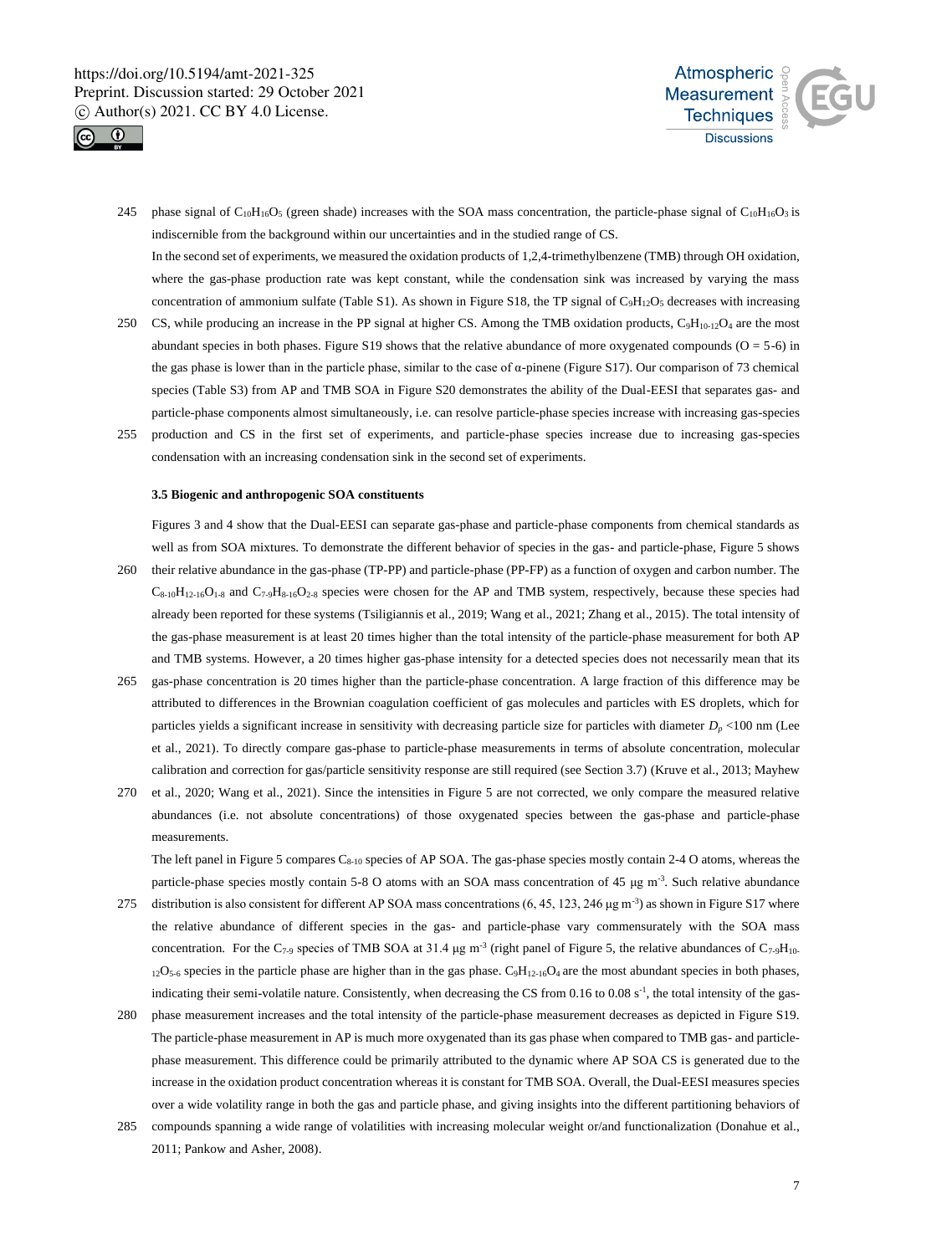



#### **3.6 Linearity and sensitivity comparison to the CIMS**

As demonstrated in Figure 3, the Dual-EESI shows good measurement linearity for chemical standards measured in both the gas and particle phases. To potentially elucidate the gas-to-particle partitioning processes, measurement linearity and 290 sensitivity of semi-volatile species with saturation vapor concentration within  $0.1$ -100  $\mu$ g m<sup>-3</sup> is crucial (Donahue et al., 2012). Thus, a series of semi-volatile organic compounds generated via TMB OH oxidation  $(C_9H_{12,14,16}O_{3.8})$  were compared between the Dual-EESI and NO<sub>3</sub><sup>-</sup>-CIMS, as shown in Figure 6. Generally, the Dual-EESI detects oxygenated products ranging from  $O<sub>1</sub>$ to  $O_8$  but is insensitive to non-oxygenated VOCs. Figure 6a shows that Na<sup>+</sup>-adduct formation in the Dual-EESI in the gasphase is linear with respect to the two different ionization schemes. The Dual-EESI measures a wider range than either the

- 295 deprotonated ions  $(O_3-O_5)$  or the nitrate adduct ions  $(O_3-O_7)$  measured by the NO<sub>3</sub>-CIMS. Furthermore, Figure 6b shows that the relative response factor of the Dual-EESI vs CIMS spans over roughly two orders of magnitude, with NO3-CIMS being more sensitive towards more oxygenated compounds, which has been reported in previous studies (Lamkaddam et al., 2021; Riva et al., 2019). Wang et al. (2021) reported that the ionization efficiency of EESI increases by two orders of magnitude as the volatility decreases by eight orders of magnitude indicating that the Dual-EESI exhibits a
- 300 shallower sensitivity dependence on the oxygen number than the NO<sub>3</sub>-CIMS. A systematic discussion of gas- and particle-phase sensitivity for the Dual-EESI is given in Section 3.7.

#### **3.7 Dual-EESI gas- and particle-phase sensitivity response**

Given a steady gas-phase production rate (i.e. constant precursor injection rates), the decrease in total-phase signal in response to an increasing condensation sink (Figure S21), which facilitates condensation of organic vapors, suggests that the Dual-EESI 305 has higher sensitivity towards gas-phase species than towards particle-phase species. Taking the sampling efficiencies (> 60 %, Figure S4) and size-dependent sensitivity (~20 % decrease for a *D<sup>p</sup>* increase from 90 to 130 nm, Figure S22, Eqs. S2-S3,

- Table S1) into account, Figure 7 shows that the increase in the particle-phase signals after seed particle injection for the same molecule is on average 11 times lower than the decrease in the gas-phase signals, i.e, the relative gas- and particle-phase sensitivity response factor vary up to 11 factor with gas-phase being more sensitive. This is reproducible for 5 different 310 condensation sink conditions  $(0.075-0.16 \text{ s}^{-1})$  where 75 % of the mean of (change of gas)/(change of particle) signals are 3
- times higher than standard deviation as shown in Figure S23. The calculation of the particle- and gas-phase signals shown in Figure 7 is detailed in Section S6 of the Supplement. This higher sensitivity in the gas phase compared to the particle phase is consistent with the strong size-dependence of the EESI response (Figure S22 and Lee et al., 2021) and most likely results from the increase in the coagulation rate coefficients between the ES droplets and the analyte particles or gas molecules as their size
- 315 decreases. The higher coagulation rate from the gaseous molecule in EESI results in a higher detection (extraction) limit of gas-phase measurement in comparison to particle-phase measurement as exhibited by the correlation between the logarithmic gas-phase/particle-phase sensitivity response and the air binary diffusivity in Figure S25 (Fuller et al., 1966).

# **4 Conclusion**

We developed and characterized a novel instrument, the Dual-Phase-EESI-TOF (Dual-EESI) which can measure gaseous and 320 particulate chemical species quasi-simultaneously with the same ionization and detection system. The inlet design, materials, and sampling sequence are optimized to achieve accurate background-correction and high sampling efficiency. Negligible measurement interferences between gas and particle were demonstrated for both constant and varying gas and particle concentrations using chemical standards and SOA mixtures. In addition, the Dual-EESI can measure a wide range of oxygenated species for  $1 < 0 < 8$  in the gas phase, allowing for a more comprehensive characterization of ambient gas and

325 aerosols. Using the Na<sup>+</sup>-adduct formation for gas- and particle-phase species measurements, the Dual-EESI simplifies the gas and particle-phase composition analysis, which could provide a self-consistent method to deduce SVOC volatility. The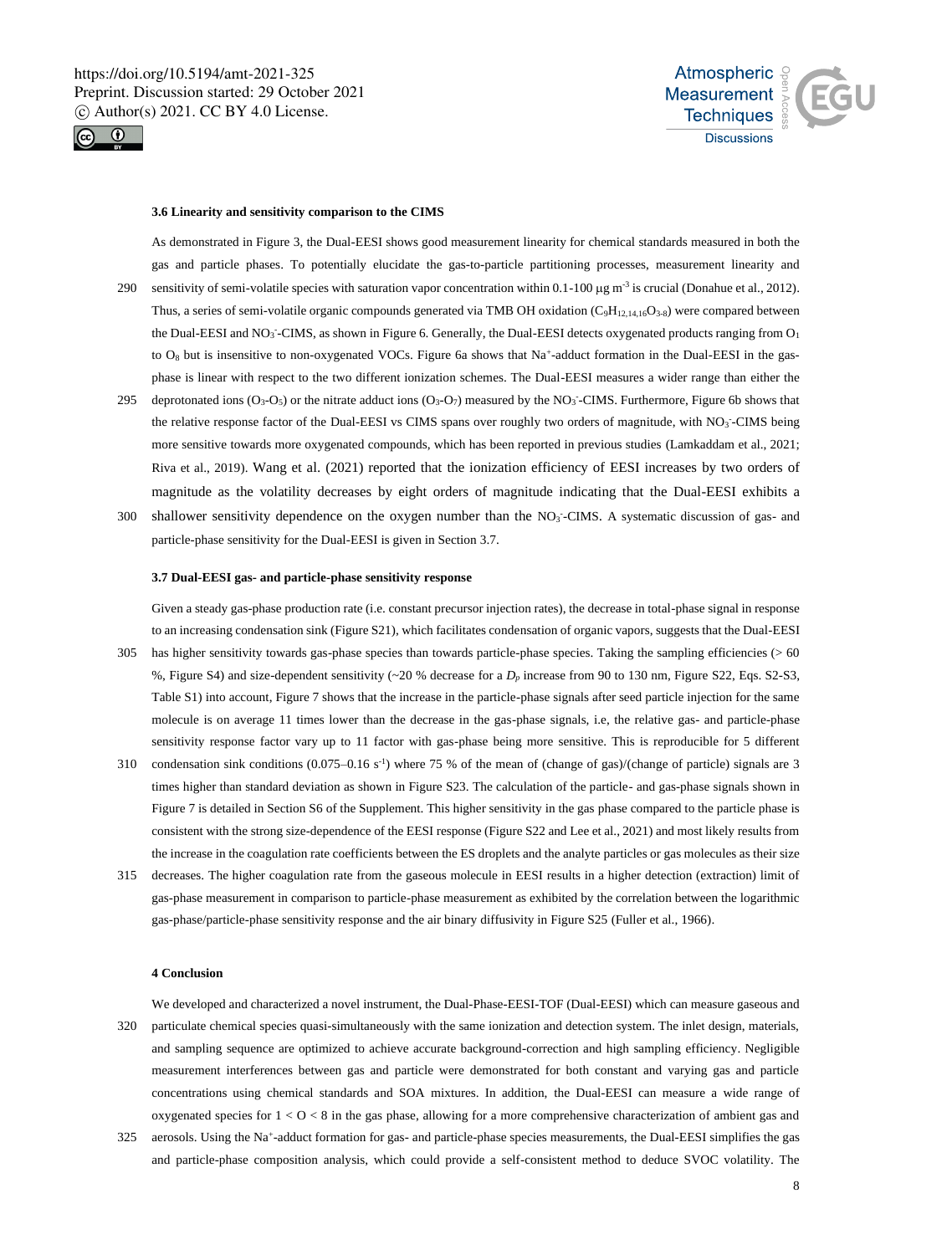



measurement cycle can be as fast as 5 min, with 1 Hz time resolution, which is useful for atmospheric chemistry and aerosol dynamics investigations. We also present the relative sensitivity of gaseous versus particulate species where the quantity of the gas-phase can be estimated using the particle-phase calibration within a factor of 11 uncertainty. Future work should focus

330 on absolute response factor parameterization between the gaseous and particulate species, and a systematic elucidation of their sensitivities can help to determine partitioning coefficients in real-time, shedding the light to source apportionment of total organics and partitioning investigation for specific sources and/or pollution.

*Data availability.* Data presented in this study can be obtained at the Zenodo online repository hosted by CERN (https://doi.org/ 335 10.5281/zenodo.3731647, Lee et al., 2021). Raw data can be obtained by contacting the corresponding authors.

*Author contributions.* C.P.L., J.S., J.D., G.W., P.A.S. designed the inlet. C.P.L., G.W., P.A.S., M.S., X.Z., D.W. fabricated the inlet. C.P.L., I.E., J.D., H.L., M.S., D.W., D.B. designed the experiment. M.S., C.P.L., D.W., H.L, J.D., X.Z., A.B., S.G. performed the experiments. C.P.L., M.S., H.L., D.W. analyzed the data. C.P.L., I.E., M.S., D.W., H. L., J. D., J.S., D.B., U.B.,

340 A. S. H. P., X. M. interpreted the compiled results. C.P.L. prepared the manuscript. All authors contributed to the discussion and revision of the manuscript.

*Competing interests.* The authors declare that they have no conflict of interest.

345 *Acknowledgements.* We would like to thank Rene Richter for his dedicated commitments during the development of this work and PSI workshop in providing the infrastructure for parts fabrication. We would also like to thank Liwei Wang and Yandong Tong for their advice on PTR and AMS data analysis, respectively. We also appreciate the supervision of Julia Schmale which helped in the implementation of this development. Lastly, thanks to Felipe Lopez-Hilfiker and Veronika Pospíšilová for the discussions during the initial stage of this development.

350

*Financial support.* This research has been supported by Horizon 2020 (grant nos. PSI-FELLOW-II-3i (grant no. 701647) and EUROCHAMP-2020 (grant no. 730997)) and the Schweizerischer Nationalfonds zur Förderung der Wissenschaftlichen Forschung (grant nos. 20020\_172602 and BSSGI0\_155846).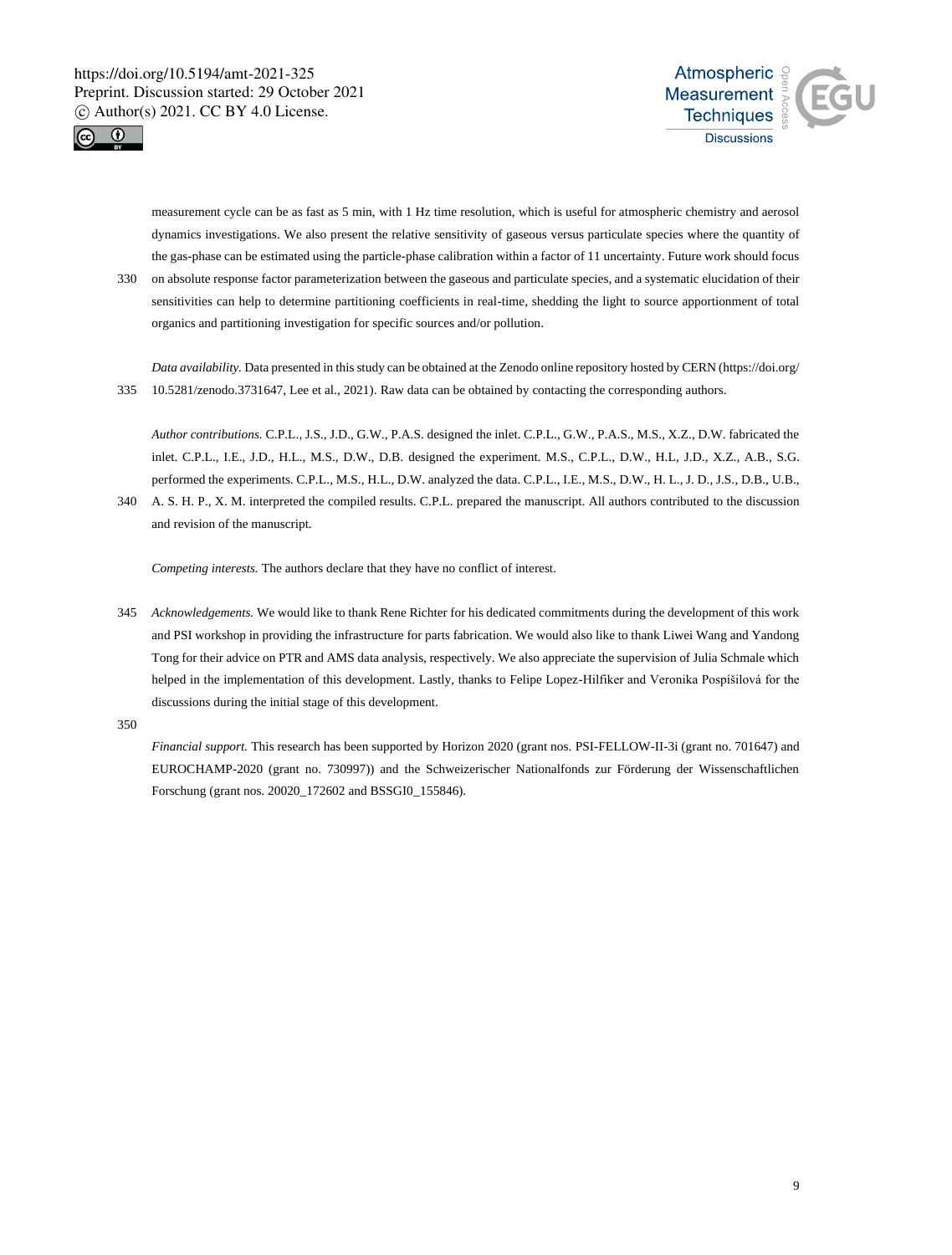





355 **Figure 1. Schematic diagram of the developed ionization inlet for the Dual-EESI. The inlet consists of the following channels: totalphase (TP, shaded blue); particle-phase (PP, shaded green); and particle filter (FP, shaded green and red). The gas-phase measurement is obtained as TP - PP, whereas the particle-phase measurement is obtained as PP - FP.**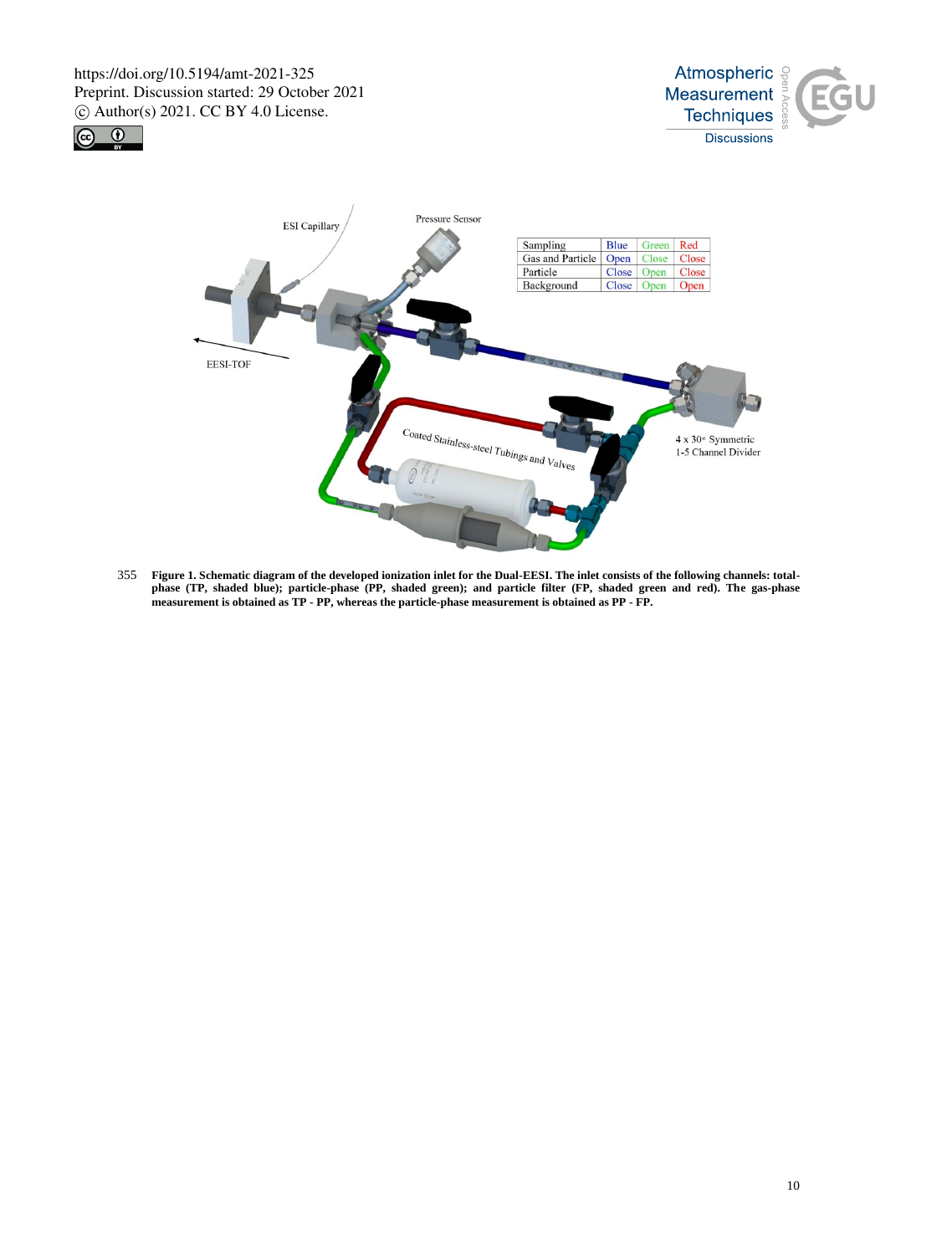





- 360 **Figure 2. Dual-EESI measurements of gaseous camphor and particulate levoglucosan for two different ratios of the background-tosampling measurement period (a) 1 and (b) 0.1. Please note that the camphor in (b) was injected at the first minute in (a), thus both sampling conditions have the same level of background (1 %). The relative changes of the signals in percentage were obtained after normalizing the signals by the averaged TP signal. Dashed grey lines denote the initial background level before the injection of camphor and levoglucosan. Different sampling time ratios (background to measurement time) are shown in Figure S13 and Table**
- 365 **S2. Data were collected at a time resolution of 1 s, and then averaged to 10 s for display.**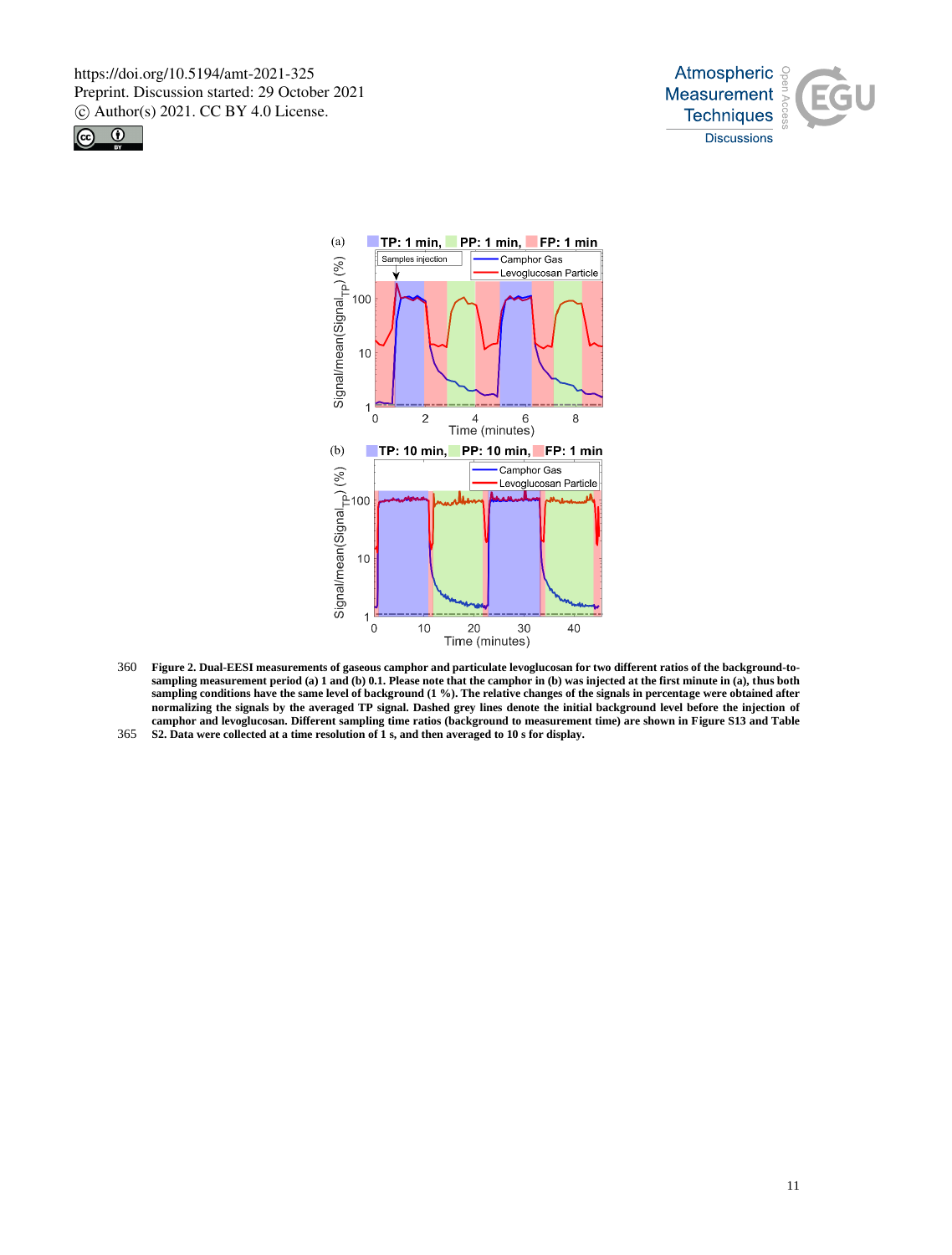

12





**Figure 3. Dual-EESI linearity for chemical standards that span almost 10 orders of magnitudes in the estimated saturation vapor concentration. (a) Measured intensity of different gaseous species (TP-PP) and (b) particulate species (PP-FP) with estimated saturation concentration from 10<sup>5</sup> to 10-15 μg m-3 . The gaseous species were generated by a Vaporjet and quantified by a PTR (see**  370 **Figure S9 and Figure S14). The particulate species were generated by a nebulizer and quantified by an SMPS using the effective density of the chemical standard. Color scales indicate the sensitivity (cps ppt-1 ) in the gas and particle phase as indicated in the respective legend. Each set of calibration data points is fitted by a linear regression** *p1·x***. For display, the** *y***-axis data points are then normalized by the maximum of the regressed data points using the** *x***-axis data points.**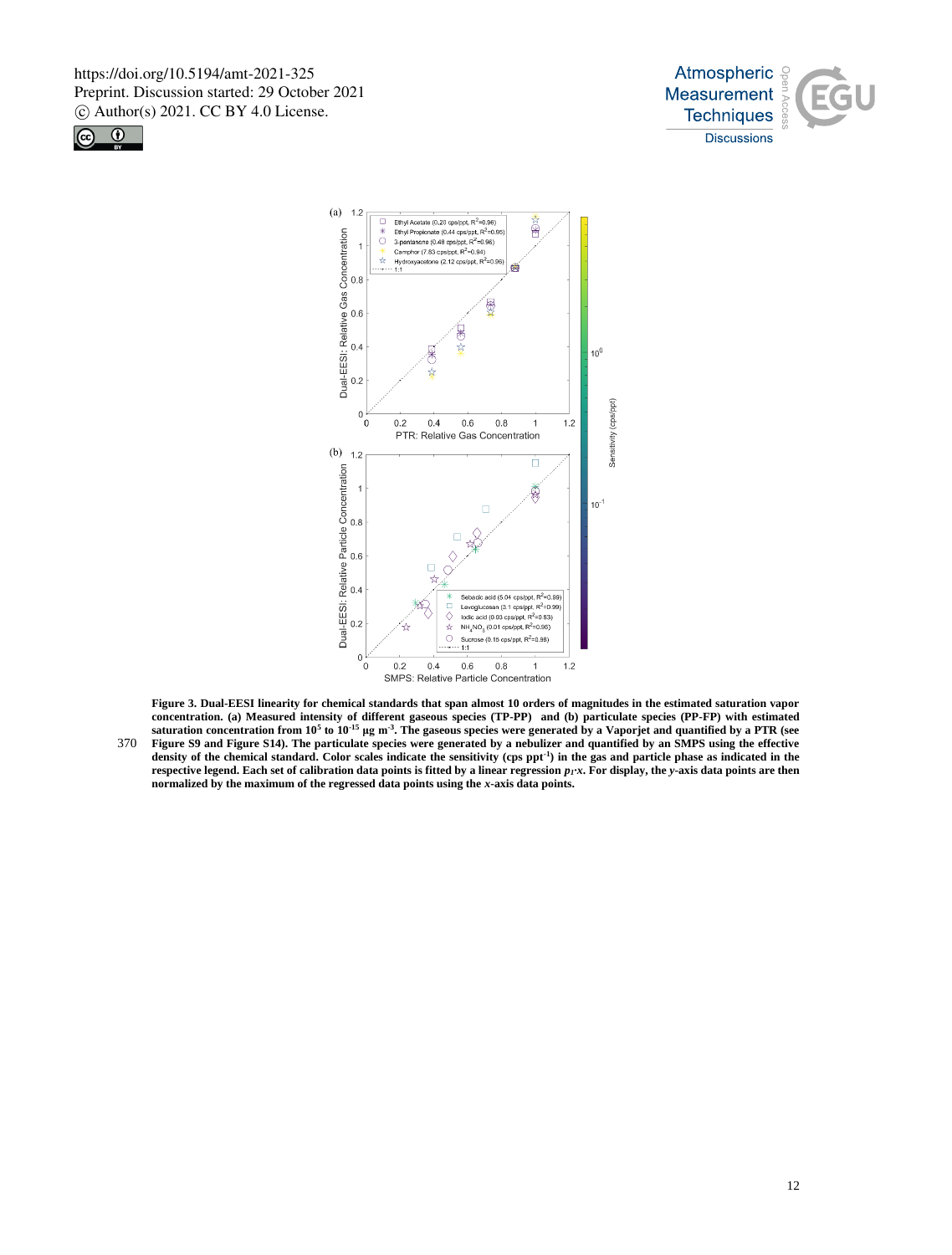





375 **Figure 4. (a) SMPS size distribution for four experimental stages, each with different SOA mass concentrations (regions where**   $dN/dlog(D_p)$  < 50 cm<sup>-3</sup> are replaced by blank space). (b) Comparison of the Dual-EESI and Q-PTR measurements for C<sub>10</sub>H<sub>14,16</sub>O. **Normalized Dual-EESI signal of (c) C10H16O<sup>3</sup> and (d) C10H16O5 for increasing SOA mass concentration. Each sampling cycle consists of 10 - 15 minutes of TP (blue), 5 minutes of FP (red), 10 minutes of PP (green) and 5 minutes of FP (red) measurements. Note that the switching of the sampling channel for FP and PP only started when the signals of C10H16O3-5 reached a steady state in the TP.**  380 **Thus, the sampling time of the first TP phase of each cycle varied for these four stages.**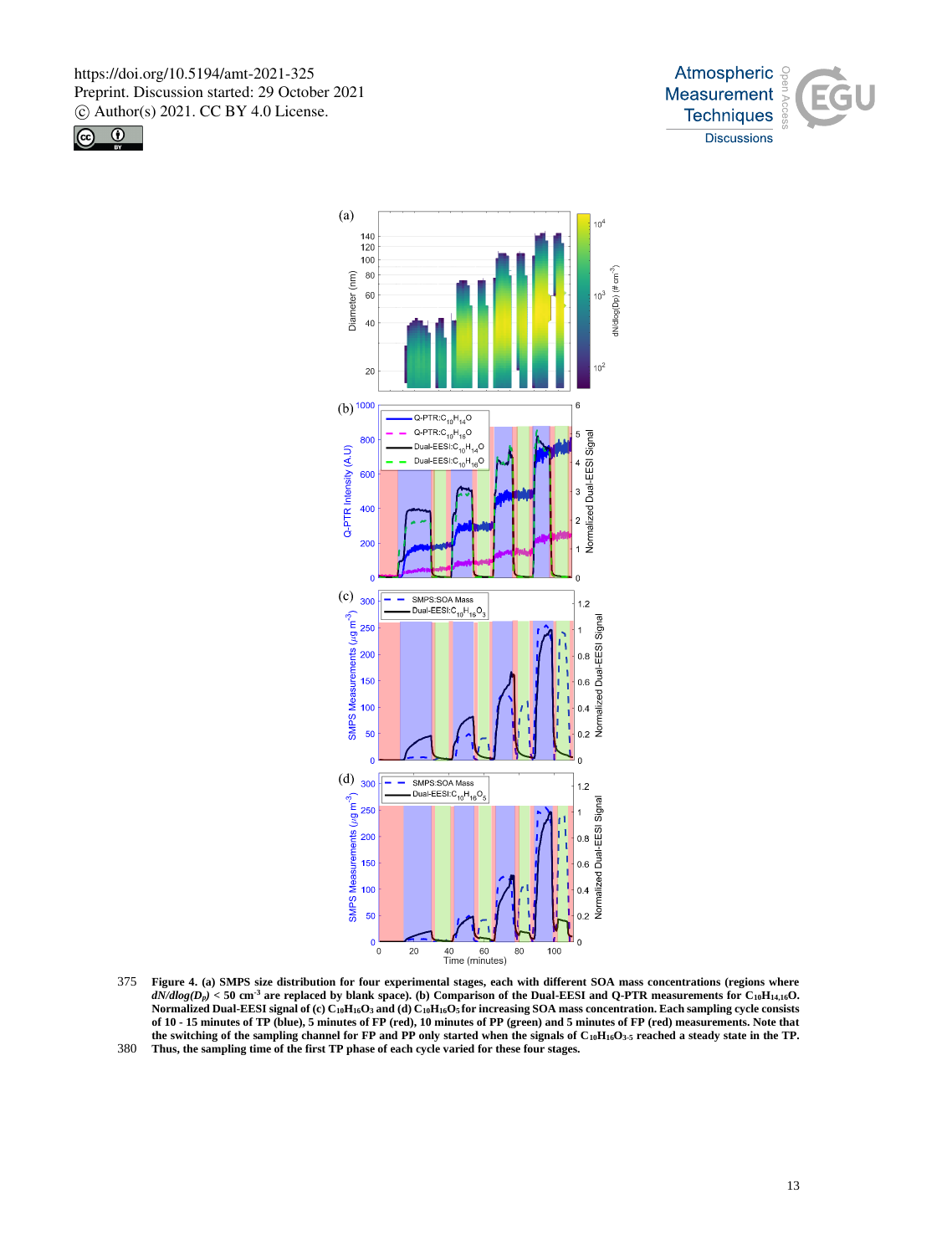





**Figure 5. Measurement of gas- and particle-phase oxidation product mixtures generated inside a flow tube reactor using the Dual-EESI. (Left panel) Gas-phase oxidation products (top) and SOA (bottom) from AP ozonolysis for C8-10H12-16O1-8 with a total number of 73 species. (Right panel) Gas-phase oxidation products (top) and SOA from TMB oxidation with OH for C7-9H8-16O2-8 with a total**  385 **number of 32 species (see Table S3). Corrections for particle transmission efficiencies were not applied here, which might cause an uncertainty up to 15 %, as discussed in Section 3.2. The A.U. denotes the quantity of the ion intensity after normalization to the most abundant ES ion [NaI+Na]<sup>+</sup> which was applied to the gas- and particle-phase measurements.**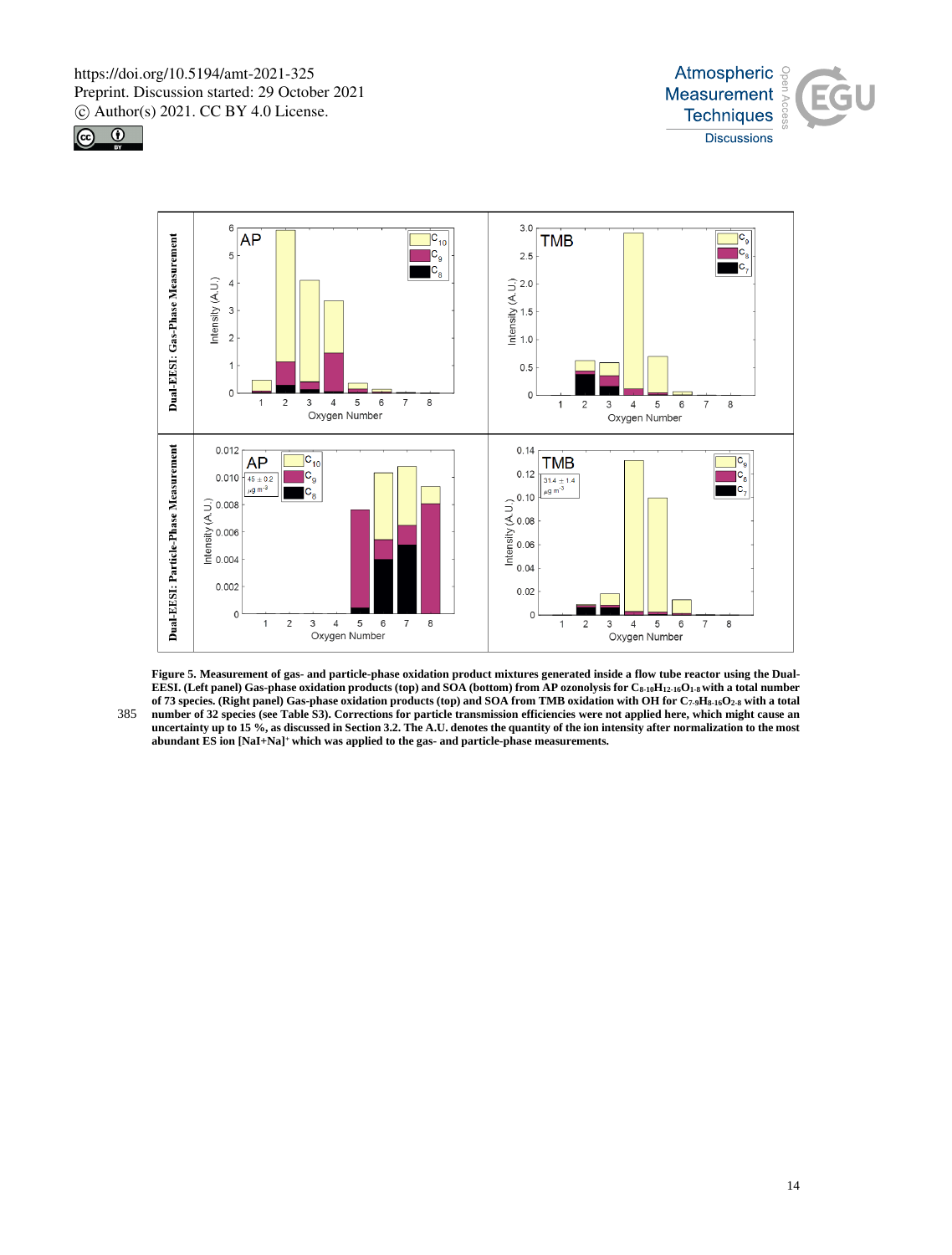





Figure 6. Comparison between the Dual-EESI and two types of ionization scheme from the Nitrate-CIMS for a series of TMB<br>390 oxidation products in the gas phase. (a) Normalized signal of the Dual-EESI and the Nitrate-CIMS t **the color scale indicates the oxygen number. (b) Averaged intensity ratio between the Dual-EESI in the gas phase and the Nitrate-CIMS for TMB products with different oxygen numbers (C9H12,14,16O3-8).**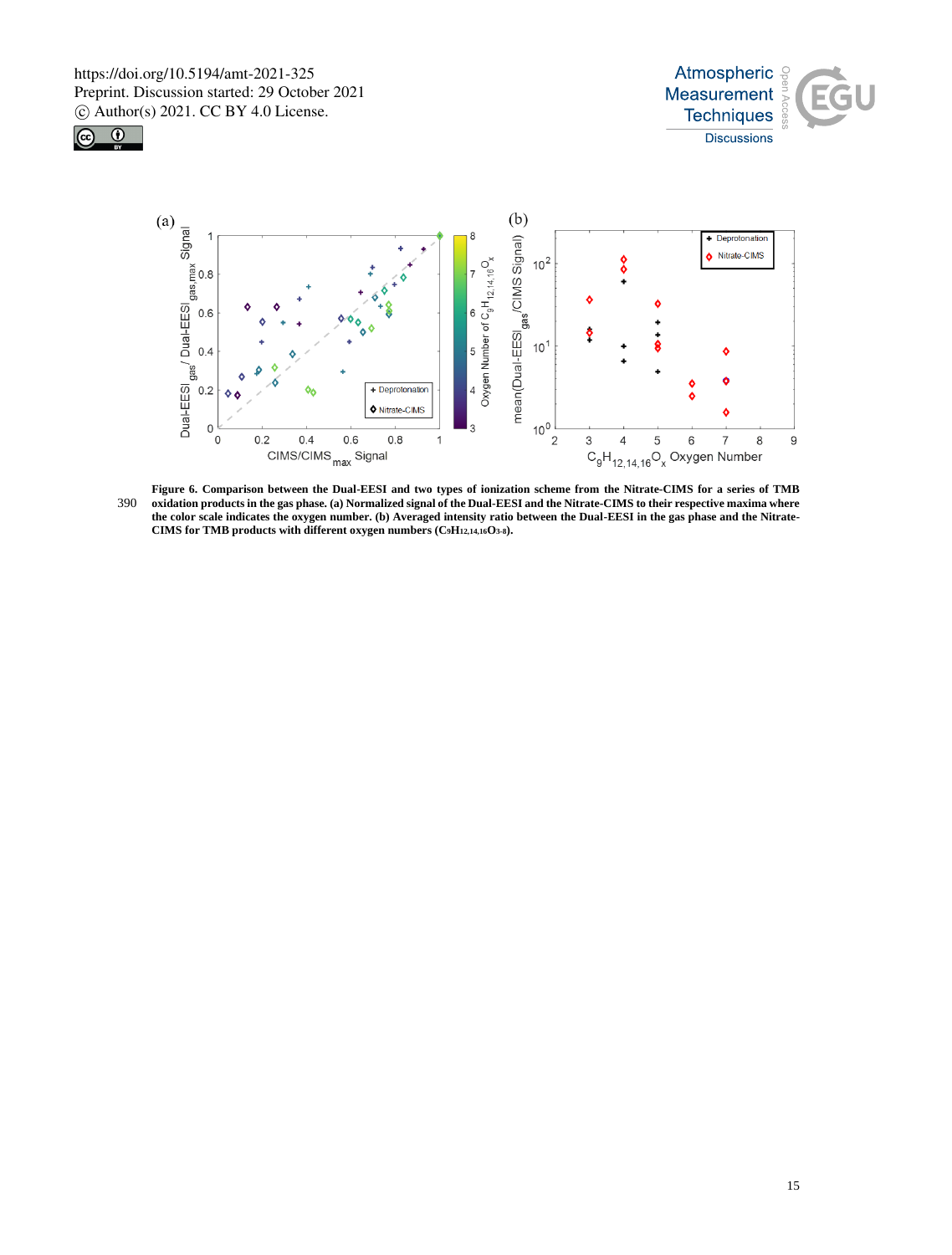





**Figure 7. Relative gas-to-particle sensitivity response of the Dual-EESI.The decrease in gas-phase intensity and increase in particle-**395 **phase intensity from different molecules (Table S4) are shown on a logarithmic scale due to the 2-3 orders of magnitudes RIE variability range among the molecules for each phase. 1:1, 10:1, 50:1, 100:1 dotted lines are added for visualization of the gas-toparticle phase sensitivity response. The particle-phase measurements were corrected for size-dependent sensitivity as shown in Figure S22. The data points are color scaled by their estimated saturation vapor concentration (Donahue et al., 2011).**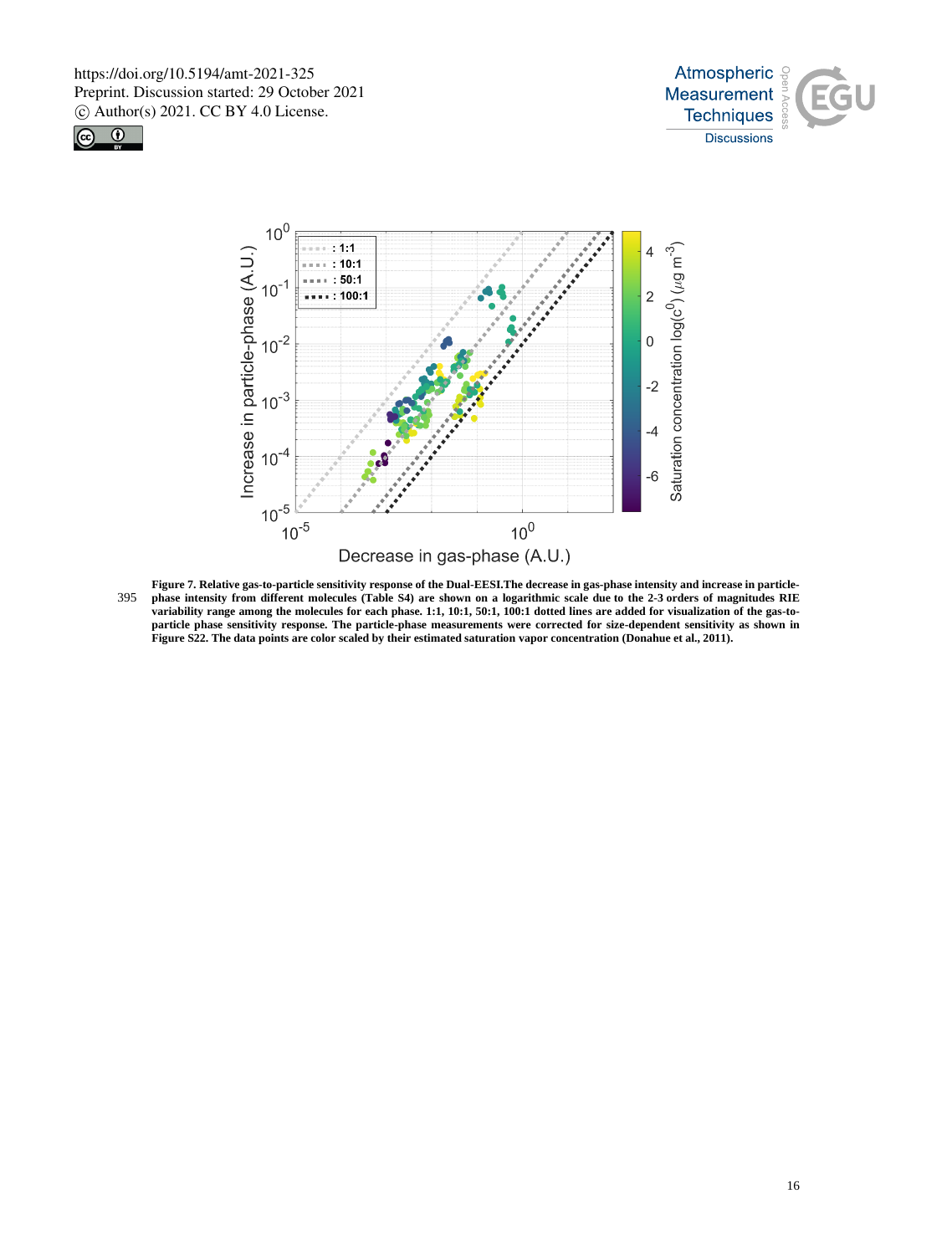



## **References**

400 Bertram, T. H., Kimmel, J. R., Crisp, T. A., Ryder, O. S., Yatavelli, R. L. N., Thornton, J. A., Cubison, M. J., Gonin, M. and Worsnop, D. R.: A field-deployable, chemical ionization time-of-flight mass spectrometer, Atmos. Meas. Tech., 4(7), 1471– 1479, doi:10.5194/amt-4-1471-2011, 2011.

Breitenlechner, M., Fischer, L., Hainer, M., Heinritzi, M., Curtius, J. and Hansel, A.: PTR3: An Instrument for Studying the Lifecycle of Reactive Organic Carbon in the Atmosphere, Anal. Chem., 89(11), 5824–5831, 405 doi:10.1021/acs.analchem.6b05110, 2017.

- Brown, W. L., Day, D. A., Stark, H., Pagonis, D., Krechmer, J. E., Liu, X., Price, D. J., Katz, E. F., DeCarlo, P. F., Masoud, C. G., Wang, D. S., Hildebrandt Ruiz, L., Arata, C., Lunderberg, D. M., Goldstein, A. H., Farmer, D. K., Vance, M. E. and Jimenez, J. L.: Real-time organic aerosol chemical speciation in the indoor environment using extractive electrospray ionization mass spectrometry, Indoor Air, 31(1), 141–155, doi:10.1111/ina.12721, 2021.
- 410 Brüggemann, M., Karu, E., Stelzer, T. and Hoffmann, T.: Real-time analysis of ambient organic aerosols using aerosol flowing atmospheric-pressure afterglow mass spectrometry (AeroFAPA-MS), Environ. Sci. Technol., 49(9), 5571–5578, doi:10.1021/es506186c, 2015.

Burnett, R., Chen, H., Szyszkowicz, M., Fann, N., Hubbell, B., Pope, C. A., Apte, J. S., Brauer, M., Cohen, A., Weichenthal, S., Coggins, J., Di, Q., Brunekreef, B., Frostad, J., Lim, S. S., Kan, H., Walker, K. D., Thurston, G. D., Hayes, R. B., Lim, C.

- 415 C., Turner, M. C., Jerrett, M., Krewski, D., Gapstur, S. M., Diver, W. R., Ostro, B., Goldberg, D., Crouse, D. L., Martin, R. V., Peters, P., Pinault, L., Tjepkema, M., Van Donkelaar, A., Villeneuve, P. J., Miller, A. B., Yin, P., Zhou, M., Wang, L., Janssen, N. A. H., Marra, M., Atkinson, R. W., Tsang, H., Thach, T. Q., Cannon, J. B., Allen, R. T., Hart, J. E., Laden, F., Cesaroni, G., Forastiere, F., Weinmayr, G., Jaensch, A., Nagel, G., Concin, H. and Spadaro, J. V.: Global estimates of mortality associated with longterm exposure to outdoor fine particulate matter, Proc. Natl. Acad. Sci. U. S. A., 115(38), 9592–9597, 420 doi:10.1073/pnas.1803222115, 2018.
- Cohen, A. J., Brauer, M., Burnett, R., Anderson, H. R., Frostad, J., Estep, K., Balakrishnan, K., Brunekreef, B., Dandona, L., Dandona, R., Feigin, V., Freedman, G., Hubbell, B., Jobling, A., Kan, H., Knibbs, L., Liu, Y., Martin, R., Morawska, L., Pope, C. A., Shin, H., Straif, K., Shaddick, G., Thomas, M., van Dingenen, R., van Donkelaar, A., Vos, T., Murray, C. J. L. and Forouzanfar, M. H.: Estimates and 25-year trends of the global burden of disease attributable to ambient air pollution: an
- 425 analysis of data from the Global Burden of Diseases Study 2015, Lancet, 389(10082), 1907–1918, doi:10.1016/S0140- 6736(17)30505-6, 2017. Deming, B. L., Pagonis, D., Liu, X., Day, D. A., Talukdar, R., Krechmer, J. E., De Gouw, J. A., Jimenez, J. L. and Ziemann, P. J.: Measurements of delays of gas-phase compounds in a wide variety of tubing materials due to gas-wall interactions, Atmos. Meas. Tech., 12(6), 3453–3461, doi:10.5194/amt-12-3453-2019, 2019.
- 430 Donahue, N. M., Epstein, S. A., Pandis, S. N. and Robinson, A. L.: A two-dimensional volatility basis set: 1. organic-aerosol mixing thermodynamics, Atmos. Chem. Phys., 11(7), 3303–3318, doi:10.5194/acp-11-3303-2011, 2011. Donahue, N. M., Kroll, J. H., Pandis, S. N. and Robinson, A. L.: A two-dimensional volatility basis set-Part 2: Diagnostics of organic-aerosol evolution, Atmos. Chem. Phys., 12(2), 615–634, doi:10.5194/acp-12-615-2012, 2012. Ehn, M., Junninen, H., Petäjä, T., Kurtén, T., Kerminen, V. M., Schobesberger, S., Manninen, H. E., Ortega, I. K., Vehkamäki,
- 435 H., Kulmala, M. and Worsnop, D. R.: Composition and temporal behavior of ambient ions in the boreal forest, Atmos. Chem. Phys., 10(17), 8513–8530, doi:10.5194/acp-10-8513-2010, 2010. Eichler, P., Müller, M., D'Anna, B. and Wisthaler, A.: A novel inlet system for online chemical analysis of semi-volatile submicron particulate matter, Atmos. Meas. Tech., 8(3), 1353–1360, doi:10.5194/amt-8-1353-2015, 2015.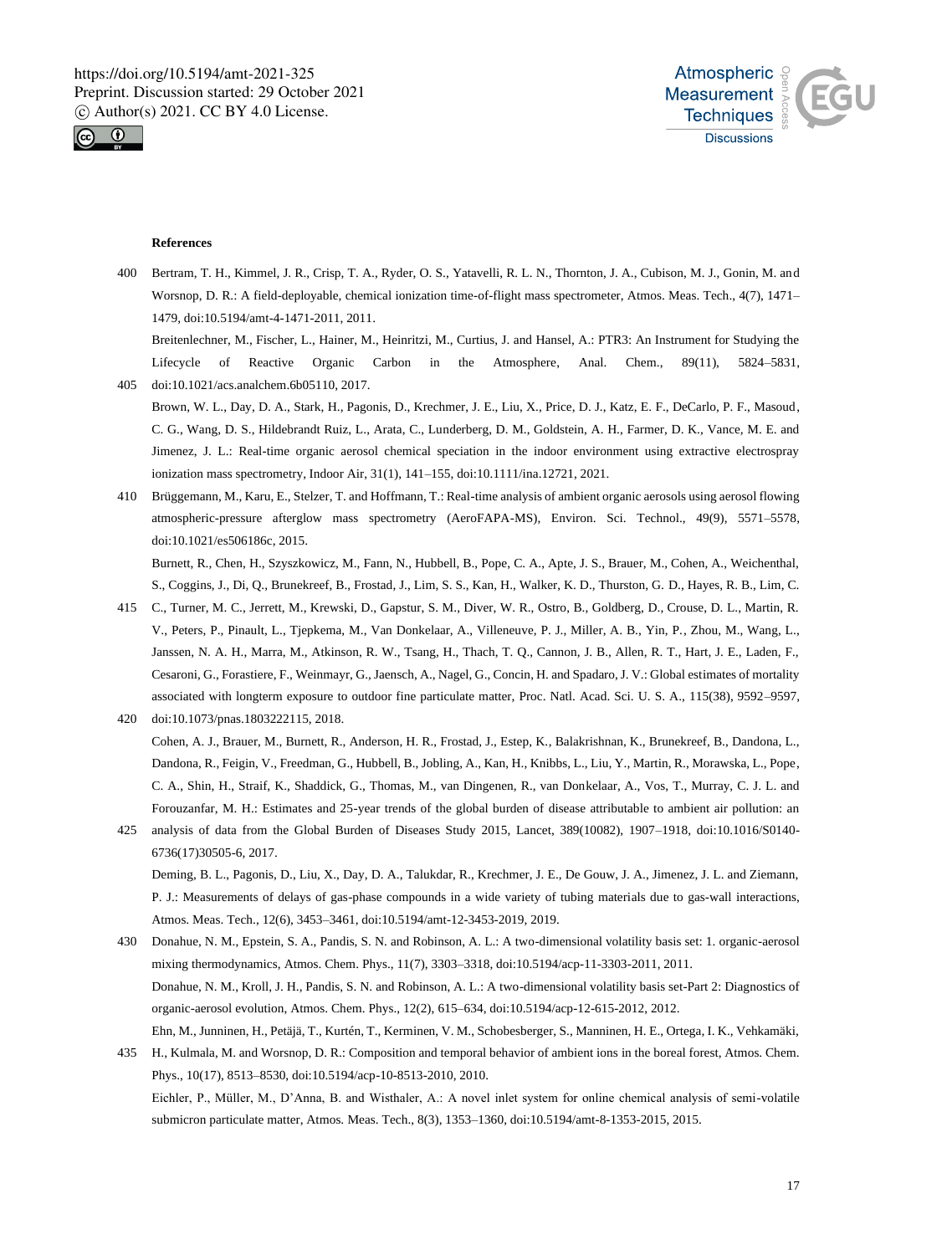



Eisele, F. L. and Tanner, D. J.: Measurement of the gas phase concentration of H2SO4 and methane sulfonic acid and estimates 440 of H2SO4 production and loss in the atmosphere, J. Geophys. Res., 98(D5), 9001–9010, doi:10.1029/93JD00031, 1993.

- Fuller, E. N., Schettler, P. D. and Giddings, J. C.: A new method for prediction of binary gas-phase diffusion coefficients, Ind. Eng. Chem., 58(5), 18–27, doi:10.1021/ie50677a007, 1966. Giannoukos, S., Lee, C. P., Tarik, M., Ludwig, C., Biollaz, S., Lamkaddam, H., Baltensperger, U., Henry Prevot, A. S. and
- Slowik, J.: Real-Time Detection of Aerosol Metals Using Online Extractive Electrospray Ionization Mass Spectrometry, Anal. 445 Chem., 92(1), 1316–1325, doi:10.1021/acs.analchem.9b04480, 2020.
	- Graus, M., Müller, M. and Hansel, A.: High Resolution PTR-TOF: Quantification and Formula Confirmation of VOC in Real Time, J. Am. Soc. Mass Spectrom., 21(6), 1037–1044, doi:10.1016/J.JASMS.2010.02.006, 2010.
- Hansel, A., Jordan, A., Warneke, C., Holzinger, R., Wisthaler, A. and Lindinger, W.: Proton-transfer-reaction mass spectrometry (PTR-MS): On-line monitoring of volatile organic compounds at volume mixing ratios of a few pptv, Plasma 450 Sources Sci. Technol., 8(2), 332–336, doi:10.1088/0963-0252/8/2/314, 1999.
	- Hoffmann, T., Huang, R. J. and Kalberer, M.: Atmospheric analytical chemistry, Anal. Chem., 83(12), 4649–4664, doi:10.1021/ac2010718, 2011.

Holzinger, R., Williams, J., Herrmann, F., Lelieveld, J., Donahue, N. M. and Röckmann, T.: Aerosol analysis using a Thermal-Desorption Proton-Transfer-Reaction Mass Spectrometer (TD-PTR-MS): A new approach to study processing of organic 455 aerosols, Atmos. Chem. Phys., 10(5), 2257–2267, doi:10.5194/acp-10-2257-2010, 2010.

Jayne, J. T., Leard, D. C., Zhang, X., Davidovits, P., Smith, K. A., Kolb, C. E. and Worsnop, D. R.: Development of an aerosol mass spectrometer for size and composition analysis of submicron particles, Aerosol Sci. Technol., 33(1–2), 49–70, doi:10.1080/027868200410840, 2000.

Jokinen, T., Sipilä, M., Junninen, H., Ehn, M., Lönn, G., Hakala, J., Petäjä, T., Mauldin, R. L., Kulmala, M. and Worsnop, D.

- 460 R.: Atmospheric sulphuric acid and neutral cluster measurements using CI-APi-TOF, Atmos. Chem. Phys., 12(9), 4117–4125, doi:10.5194/acp-12-4117-2012, 2012. Kruve, A., Kaupmees, K., Liigand, J., Oss, M. and Leito, I.: Sodium adduct formation efficiency in ESI source, J. Mass Spectrom., 48(6), 695–702, doi:10.1002/jms.3218, 2013. Kumbhani, S., Longin, T., Wingen, L. M., Kidd, C., Perraud, V. and Finlayson-Pitts, B. J.: New Mechanism of Extractive
- 465 Electrospray Ionization Mass Spectrometry for Heterogeneous Solid Particles, Anal. Chem., 90(3), 2055–2062, doi:10.1021/acs.analchem.7b04164, 2018. Lamkaddam, H., Dommen, J., Ranjithkumar, A., Gordon, H., Wehrle, G., Krechmer, J., Majluf, F., Salionov, D., Schmale, J.,

Bjelić, S., Carslaw, K. S., El Haddad, I. and Baltensperger, U.: Large contribution to secondary organic aerosol from isoprene cloud chemistry, Sci. Adv., 7(13), eabe2952, doi:10.1126/sciadv.abe2952, 2021.

- 470 Law, W. S., Wang, R., Hu, B., Berchtold, C., Meier, L., Chen, H. and Zenobi, R.: On the mechanism of extractive electrospray ionization, Anal. Chem., 82(11), 4494–4500, doi:10.1021/ac100390t, 2010. Lee, C. P., Riva, M., Wang, D., Tomaz, S., Li, D., Perrier, S., Slowik, J. G., Bourgain, F., Schmale, J., Prevot, A. S. H., Baltensperger, U., George, C. and El Haddad, I.: Online Aerosol Chemical Characterization by Extractive Electrospray Ionization-Ultrahigh-Resolution Mass Spectrometry (EESI-Orbitrap), Environ. Sci. Technol., 54(7), 3871–3880, 475 doi:10.1021/acs.est.9b07090, 2020.
- Lee, C. P., Surdu, M., Bell, D. M., Lamkaddam, H. and Wang, M.: Effects of Aerosol Size and Coating Thickness on the Molecular Detection using Extractive Electrospray Ionization, Atmos. Meas. Tech., 2015(April), 1–17, doi:10.5194/amt-2021- 22, 2021.
- Liu, X., Deming, B., Pagonis, D., Day, D. A., Palm, B. B., Talukdar, R., Roberts, J. M., Veres, P. R., Krechmer, J. E., Thornton, 480 J. A., De Gouw, J. A., Ziemann, P. J. and Jimenez, J. L.: Effects of gas-wall interactions on measurements of semivolatile compounds and small polar molecules, Atmos. Meas. Tech., 12(6), 3137–3149, doi:10.5194/amt-12-3137-2019, 2019.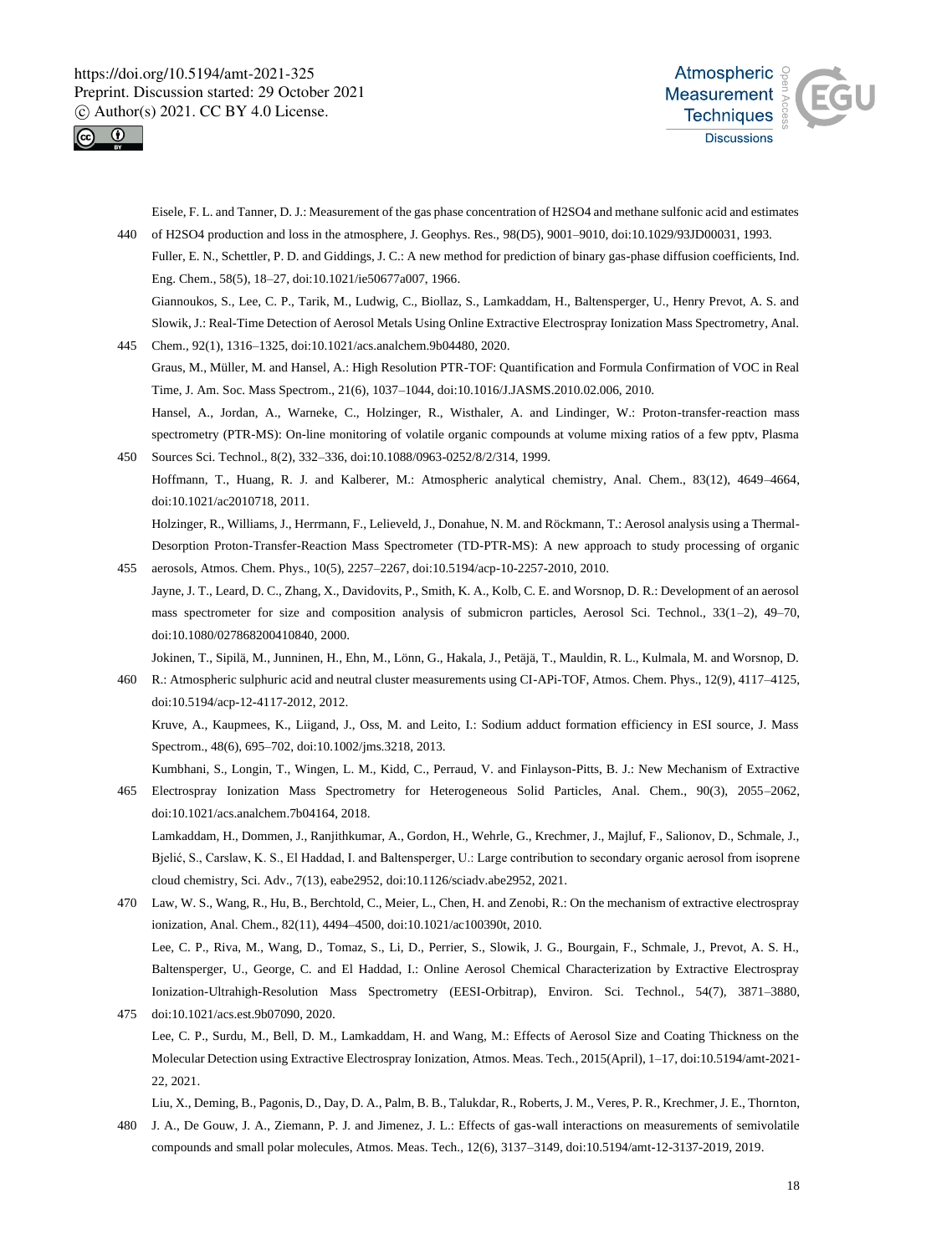



Lopez-Hilfiker, Mohr, C., Ehn, M., Rubach, F., Kleist, E., Wildt, J., Mentel, T. F., Lutz, A., Hallquist, M., Worsnop, D. and Thornton, J. A.: A novel method for online analysis of gas and particle composition: Description and evaluation of a filter inlet for gases and AEROsols (FIGAERO), Atmos. Meas. Tech., 7(4), 983–1001, doi:10.5194/amt-7-983-2014, 2014.

- 485 Lopez-Hilfiker, Pospisilova, V., Huang, W., Kalberer, M., Mohr, C., Stefenelli, G., Thornton, J. A., Baltensperger, U., Prevot, A. S. H. and Slowik, J. G.: An extractive electrospray ionization time-of-flight mass spectrometer (EESI-TOF) for online measurement of atmospheric aerosol particles, Atmos. Meas. Tech., 12(9), 4867–4886, doi:10.5194/amt-12-4867-2019, 2019. Mayhew, A. W., Topping, D. O. and Hamilton, J. F.: New Approach Combining Molecular Fingerprints and Machine Learning to Estimate Relative Ionization E ffi ciency in Electrospray Ionization, , doi:10.1021/acsomega.0c00732, 2020.
- 490 Meier, L., Schmid, S., Berchtold, C. and Zenobi, R.: Contribution of liquid-phase and gas-phase ionization in extractive electrospray ionization mass spectrometry of primary amines, Eur. J. Mass Spectrom., 17(4), 345–351, doi:10.1255/ejms.1146, 2011.

Molteni, U., Bianchi, F., Klein, F., El Haddad, I., Frege, C., Rossi, M. J., Dommen, J. and Baltensperger, U.: Formation of highly oxygenated organic molecules from aromatic compounds, Atmos. Chem. Phys., 18(3), 1909–1921, doi:10.5194/acp-495 18-1909-2018, 2018.

Müller, M., Eichler, P., D'Anna, B., Tan, W. and Wisthaler, A.: Direct Sampling and Analysis of Atmospheric Particulate Organic Matter by Proton-Transfer-Reaction Mass Spectrometry, Anal. Chem., 89(20), 10889–10897, doi:10.1021/acs.analchem.7b02582, 2017.

Munson, M. S. B. and Field, F. H.: Chemical Ionization Mass Spectrometry. I. General Introduction, J. Am. Chem. Soc., 500 88(12), 2621–2630, doi:10.1021/ja00964a001, 1966.

Noble, C. A. and Prather, K. A.: Real-time measurement of correlated size and composition profiles of individual atmospheric aerosol particles, Environ. Sci. Technol., 30(9), 2667–2680, doi:10.1021/es950669j, 1996.

Nozière, B., Kalberer, M., Claeys, M., Allan, J., D'Anna, B., Decesari, S., Finessi, E., Glasius, M., Grgić, I., Hamilton, J. F., Hoffmann, T., Iinuma, Y., Jaoui, M., Kahnt, A., Kampf, C. J., Kourtchev, I., Maenhaut, W., Marsden, N., Saarikoski, S.,

505 Schnelle-Kreis, J., Surratt, J. D., Szidat, S., Szmigielski, R. and Wisthaler, A.: The Molecular Identification of Organic Compounds in the Atmosphere: State of the Art and Challenges, Chem. Rev., 115(10), 3919–3983, doi:10.1021/cr5003485, 2015.

Pagonis, D., Krechmer, J. E., De Gouw, J., Jimenez, J. L. and Ziemann, P. J.: Effects of gas-wall partitioning in Teflon tubing and instrumentation on time-resolved measurements of gas-phase organic compounds, Atmos. Meas. Tech., 10(12), 4687– 510 4696, doi:10.5194/amt-10-4687-2017, 2017.

Pankow, J. F. and Asher, W. E.: SIMPOL.1: A simple group contribution method for predicting vapor pressures and enthalpies of vaporization of multifunctional organic compounds, Atmos. Chem. Phys., 8(10), 2773–2796, doi:10.5194/acp-8-2773-2008, 2008.

Pratt, K. A. and Prather, K. A.: Mass spectrometry of atmospheric aerosols-Recent developments and applications. Part I: Off-515 line mass spectrometry techniques, Mass Spectrom. Rev., 31(1), 1–16, doi:10.1002/mas.20322, 2012.

Qi, L., Chen, M., Stefenelli, G., Pospisilova, V., Tong, Y., Bertrand, A., Hueglin, C., Ge, X., Baltensperger, U., Prévôt, A. S. H. and Slowik, J. G.: Organic aerosol source apportionment in Zurich using an extractive electrospray ionization time-of-flight mass spectrometer (EESI-TOF-MS) - Part 2: Biomass burning influences in winter, Atmos. Chem. Phys., 19(12), 8037–8062, doi:10.5194/acp-19-8037-2019, 2019.

520 Riva, M., Rantala, P., Krechmer, E. J., Peräkylä, O., Zhang, Y., Heikkinen, L., Garmash, O., Yan, C., Kulmala, M., Worsnop, D. and Ehn, M.: Evaluating the performance of five different chemical ionization techniques for detecting gaseous oxygenated organic species, Atmos. Meas. Tech., 12(4), 2403–2421, doi:10.5194/amt-12-2403-2019, 2019.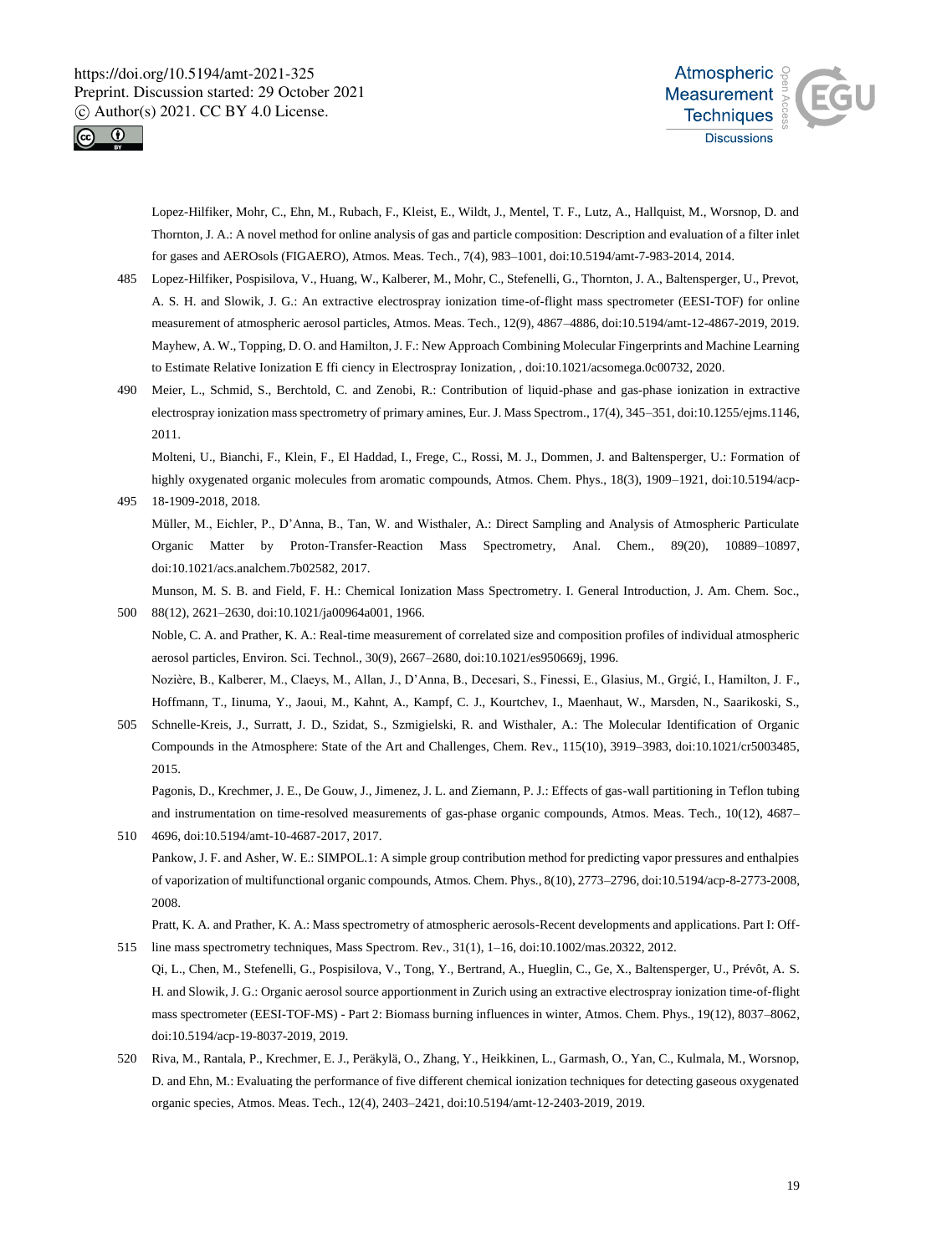



Rovelli, G., Jacobs, M. I., Willis, M. D., Rapf, R. J., Prophet, A. M. and Wilson, K. R.: A critical analysis of electrospray techniques for the determination of accelerated rates and mechanisms of chemical reactions in droplets, Chem. Sci., 11(48), 525 13026–13043, doi:10.1039/d0sc04611f, 2020.

Seinfeld, J. H. and Pandis, S. N.: Atmospheric Chemistry and Physics: From Air Pollution to Climate Change, 3rd ed., edited by J. H. Seinfeld and S. N. Pandis, Wiley-Interscience, Hoboken., 2016.

Stark, H., Yatavelli, R. L. N., Thompson, S. L., Kang, H., Krechmer, J. E., Kimmel, J. R., Palm, B. B., Hu, W., Hayes, P. L., Day, D. A., Campuzano-Jost, P., Canagaratna, M. R., Jayne, J. T., Worsnop, D. R. and Jimenez, J. L.: Impact of Thermal

- 530 Decomposition on Thermal Desorption Instruments: Advantage of Thermogram Analysis for Quantifying Volatility Distributions of Organic Species, Environ. Sci. Technol., 51(15), 8491–8500, doi:10.1021/acs.est.7b00160, 2017. Stefenelli, G., Pospisilova, V., Lopez-Hilfiker, F. D., Daellenbach, K. R., Hüglin, C., Tong, Y., Baltensperger, U., Prevot, A. S. H. and Slowik, J. G.: Organic aerosol source apportionment in Zurich using an extractive electrospray ionization time-offlight mass spectrometer (EESI-TOF-MS) - Part 1: Biogenic influences and day-night chemistry in summer, Atmos. Chem.
- 535 Phys., 19(23), 14825–14848, doi:10.5194/acp-19-14825-2019, 2019. Surdu, M., Pospisilova, V., Xiao, M., Wang, M., Mentler, B., Simon, M., Stolzenburg, D., Hoyle, C. R., Bell, D. M., Lee, C. P., Lamkaddam, H., Lopez-Hilfiker, F., Ahonen, L. R., Amorim, A., Baccarini, A., Chen, D., Dada, L., Duplissy, J., Finkenzeller, H., He, X.-C., Hofbauer, V., Kim, C., Kürten, A., Kvashnin, A., Lehtipalo, K., Makhmutov, V., Molteni, U., Nie, W., Onnela, A., Petäjä, T., Quéléver, L. L. J., Tauber, C., Tomé, A., Wagner, R., Yan, C., Prevot, A. S. H., Dommen, J.,
- 540 Donahue, N. M., Hansel, A., Curtius, J., Winkler, P. M., Kulmala, M., Volkamer, R., Flagan, R. C., Kirkby, J., Worsnop, D. R., Slowik, J. G., Wang, D. S., Baltensperger, U. and Haddad, I. el: Molecular characterization of ultrafine particles using extractive electrospray time-of-flight mass spectrometry, Environ. Sci. Atmos., 1(6), 434–448, doi:10.1039/d1ea00050k, 2021. Timkovsky, J., Chan, A. W. H., Dorst, T., Goldstein, A. H., Oyama, B. and Holzinger, R.: Comparison of advanced offline and in situ techniques of organic aerosol composition measurement during the CalNex campaign, Atmos. Meas. Tech., 8(12),
- 545 5177–5187, doi:10.5194/amt-8-5177-2015, 2015. Tsiligiannis, E., Hammes, J., Salvador, C. M., Mentel, T. F. and Hallquist, M.: Effect of NOx on 1,3,5-trimethylbenzene (TMB) oxidation product distribution and particle formation, Atmos. Chem. Phys., 19(23), 15073–15086, doi:10.5194/acp-19-15073-2019, 2019.

Vaden, T. D., Imre, D., Beránek, J., Shrivastava, M. and Zelenyuk, A.: Evaporation kinetics and phase of laboratory and

550 ambient secondary organic aerosol, Proc. Natl. Acad. Sci. U. S. A., 108(6), 2190–2195, doi:10.1073/pnas.1013391108, 2011. Verkouteren, R. M., Gillen, G. and Taylor, D. W.: Piezoelectric trace vapor calibrator, Rev. Sci. Instrum., 77(8), 085104, doi:10.1063/1.2236109, 2006. Voisin, D., Smith, J. N., Sakurai, H., McMurry, P. H. and Eisele, F. L.: Thermal desorption chemical ionization mass

spectrometer for ultrafine particle chemical composition, Aerosol Sci. Technol., 37(6), 471–475, 555 doi:10.1080/02786820300959, 2003.

Wagner, A. C., Bergen, A., Brilke, S., Fuchs, C., Ernst, M., Hoker, J., Heinritzi, M., Simon, M., Bühner, B., Curtius, J. and Kürten, A.: Size-resolved online chemical analysis of nanoaerosol particles: A thermal desorption differential mobility analyzer coupled to a chemical ionization time-of-flight mass spectrometer, Atmos. Meas. Tech., 11(10), 5489–5506, doi:10.5194/amt-11-5489-2018, 2018.

560 Wang, D. S., Lee, C. P., Krechmer, J. E., Majluf, F., Tong, Y., Canagaratna, M. R., Schmale, J., Prévôt, A. S. H., Baltensperger, U., Dommen, J., El Haddad, I., Slowik, J. G. and Bell, D. M.: Constraining the response factors of an extractive electrospray ionization mass spectrometer for near-molecular aerosol speciation, Atmos. Meas. Tech. Discuss., (125), doi:https://doi.org/10.5194/amt-2021-125, 2021.